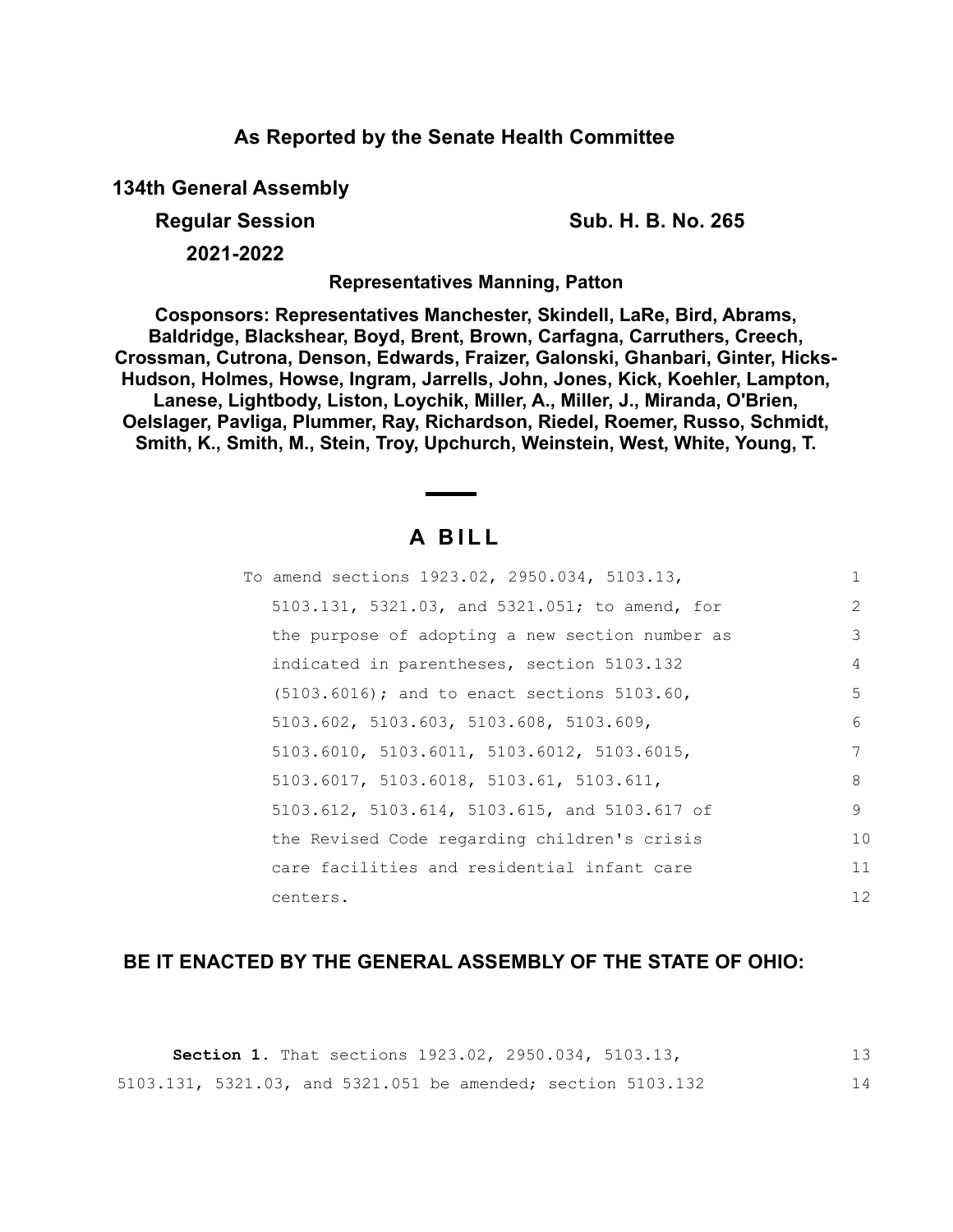#### **Sub. H. B. No. 265 Page 2 As Reported by the Senate Health Committee**

(5103.6016) be amended for the purpose of adopting a new section number as indicated in parentheses; and sections 5103.60, 5103.602, 5103.603, 5103.608, 5103.609, 5103.6010, 5103.6011, 5103.6012, 5103.6015, 5103.6017, 5103.6018, 5103.61, 5103.611, 5103.612, 5103.614, 5103.615, and 5103.617 of the Revised Code be enacted to read as follows: 15 16 17 18 19 20

**Sec. 1923.02.** (A) Proceedings under this chapter may be had as follows:

(1) Against tenants or manufactured home park residents holding over their terms;

(2) Against tenants or manufactured home park residents in possession under an oral tenancy, who are in default in the payment of rent as provided in division (B) of this section;

(3) In sales of real estate, on executions, orders, or other judicial process, when the judgment debtor was in possession at the time of the rendition of the judgment or decree, by virtue of which the sale was made; 28 29 30 31

(4) In sales by executors, administrators, or guardians, and on partition, when any of the parties to the complaint were in possession at the commencement of the action, after the sales, so made on execution or otherwise, have been examined by the proper court and adjudged legal; 32 33 34 35 36

(5) When the defendant is an occupier of lands or tenements, without color of title, and the complainant has the right of possession to them; 38

(6) In any other case of the unlawful and forcible detention of lands or tenements. For purposes of this division, in addition to any other type of unlawful and forcible detention of lands or tenements, such a detention may be determined to 40 41 42 43

21 22

23 24

25 26 27

37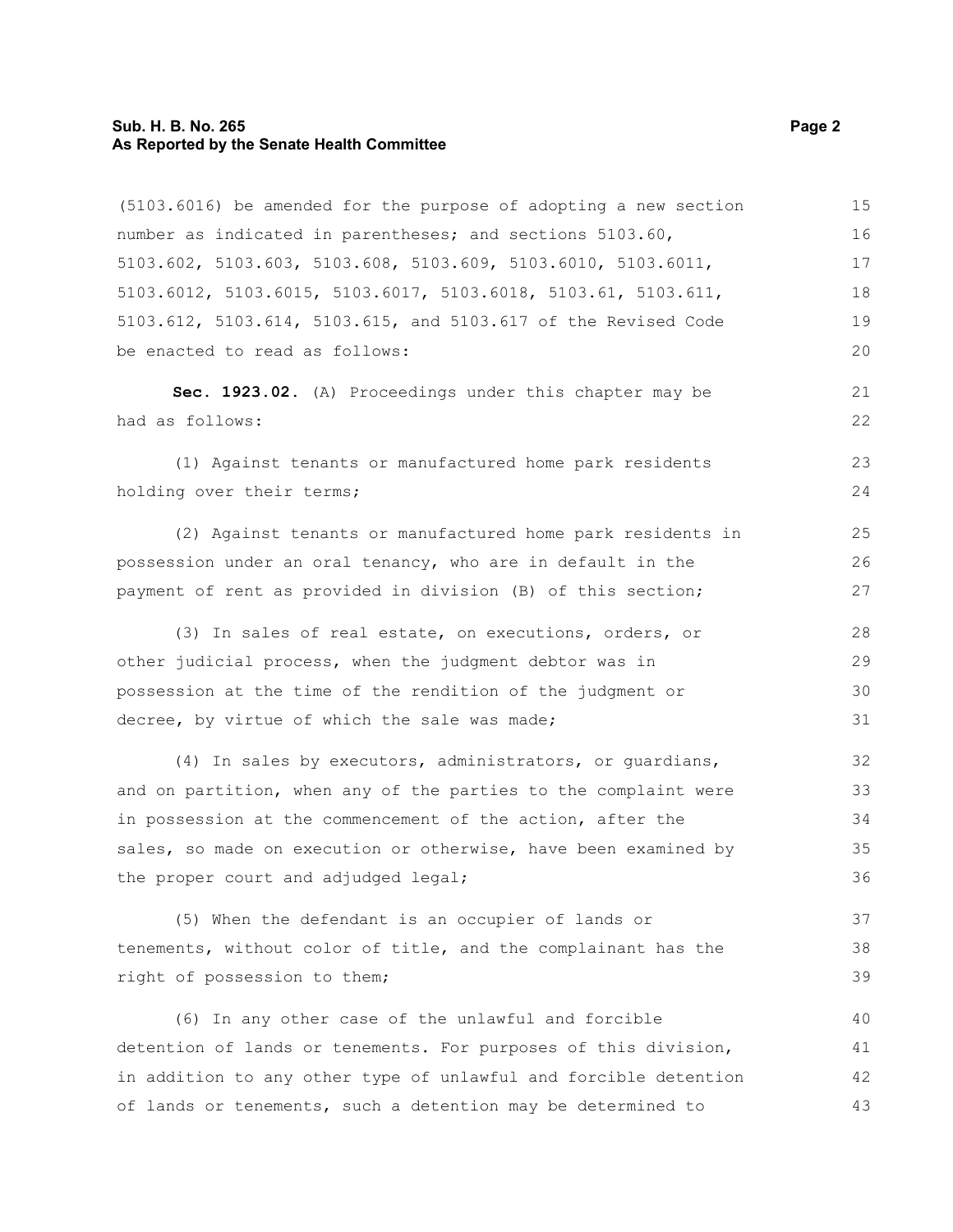### **Sub. H. B. No. 265 Page 3 As Reported by the Senate Health Committee**

exist when both of the following apply:

(a) A tenant fails to vacate residential premises within three days after both of the following occur: 45 46

(i) The tenant's landlord has actual knowledge of or has reasonable cause to believe that the tenant, any person in the tenant's household, or any person on the premises with the consent of the tenant previously has or presently is engaged in a violation of Chapter 2925. or 3719. of the Revised Code, or of a municipal ordinance that is substantially similar to any section in either of those chapters, which involves a controlled substance and which occurred in, is occurring in, or otherwise was or is connected with the premises, whether or not the tenant or other person has been charged with, has pleaded guilty to or been convicted of, or has been determined to be a delinquent child for an act that, if committed by an adult, would be a violation as described in this division. For purposes of this division, a landlord has "actual knowledge of or has reasonable cause to believe" that a tenant, any person in the tenant's household, or any person on the premises with the consent of the tenant previously has or presently is engaged in a violation as described in this division if a search warrant was issued pursuant to Criminal Rule 41 or Chapter 2933. of the Revised Code; the affidavit presented to obtain the warrant named or described the tenant or person as the individual to be searched and particularly described the tenant's premises as the place to be searched, named or described one or more controlled substances to be searched for and seized, stated substantially the offense under Chapter 2925. or 3719. of the Revised Code or the substantially similar municipal ordinance that occurred in, is occurring in, or otherwise was or is connected with the tenant's premises, and states the factual basis for the 47 48 49 50 51 52 53 54 55 56 57 58 59 60 61 62 63 64 65 66 67 68 69 70 71 72 73 74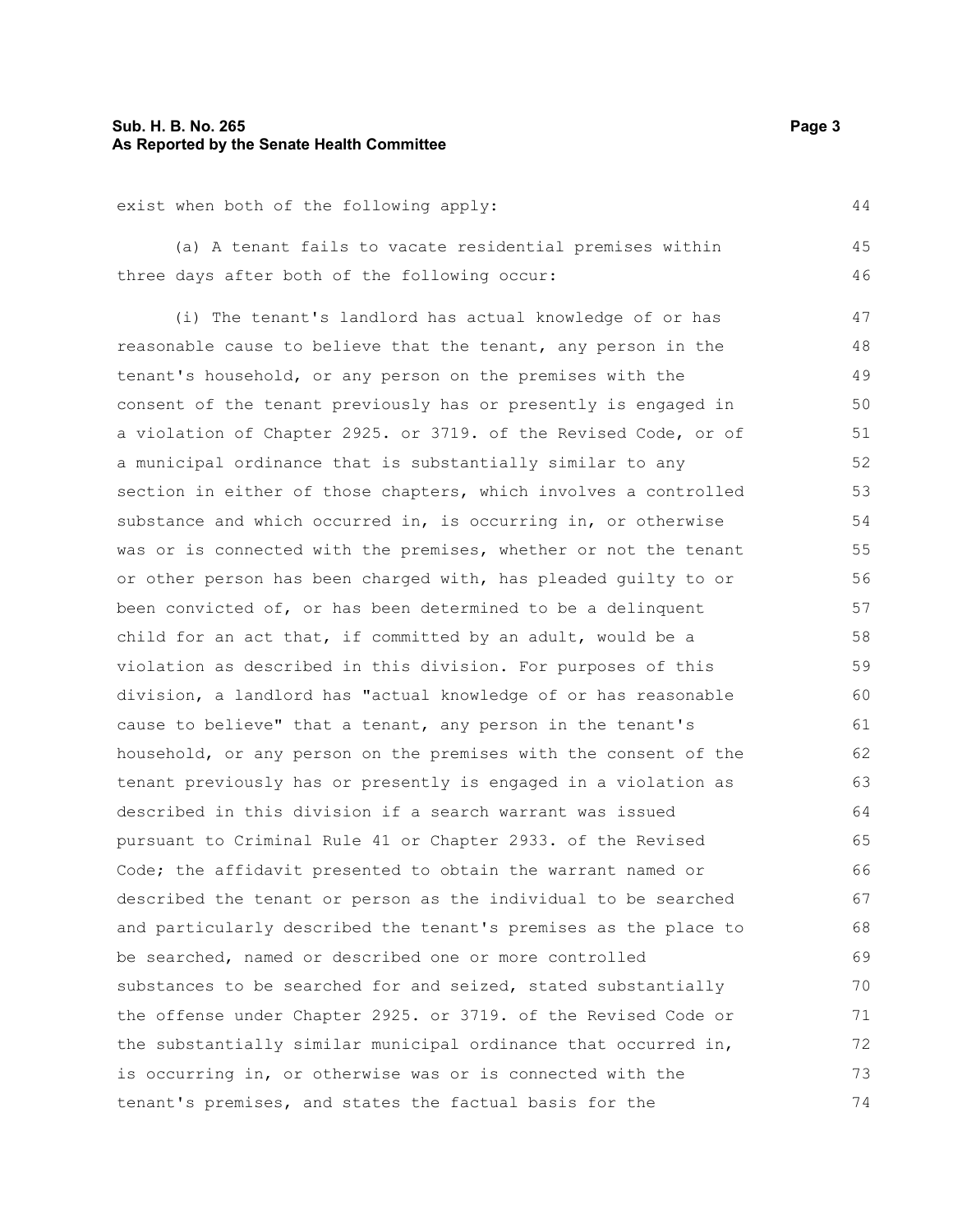#### **Sub. H. B. No. 265 Page 4 As Reported by the Senate Health Committee**

affiant's belief that the controlled substances are located on the tenant's premises; the warrant was properly executed by a law enforcement officer and any controlled substance described in the affidavit was found by that officer during the search and seizure; and, subsequent to the search and seizure, the landlord was informed by that or another law enforcement officer of the fact that the tenant or person has or presently is engaged in a violation as described in this division and it occurred in, is occurring in, or otherwise was or is connected with the tenant's premises. 75 76 77 78 79 80 81 82 83 84

(ii) The landlord gives the tenant the notice required by division (C) of section 5321.17 of the Revised Code.

(b) The court determines, by a preponderance of the evidence, that the tenant, any person in the tenant's household, or any person on the premises with the consent of the tenant previously has or presently is engaged in a violation as described in division (A)(6)(a)(i) of this section. 87 88 89  $90$ 91

(7) In cases arising out of Chapter 5313. of the Revised Code. In those cases, the court has the authority to declare a forfeiture of the vendee's rights under a land installment contract and to grant any other claims arising out of the contract. 92 93 94 95 96

(8) Against tenants who have breached an obligation that is imposed by section 5321.05 of the Revised Code, other than the obligation specified in division (A)(9) of that section, and that materially affects health and safety. Prior to the commencement of an action under this division, notice shall be given to the tenant and compliance secured with section 5321.11 of the Revised Code. 97 98 99 100 101 102 103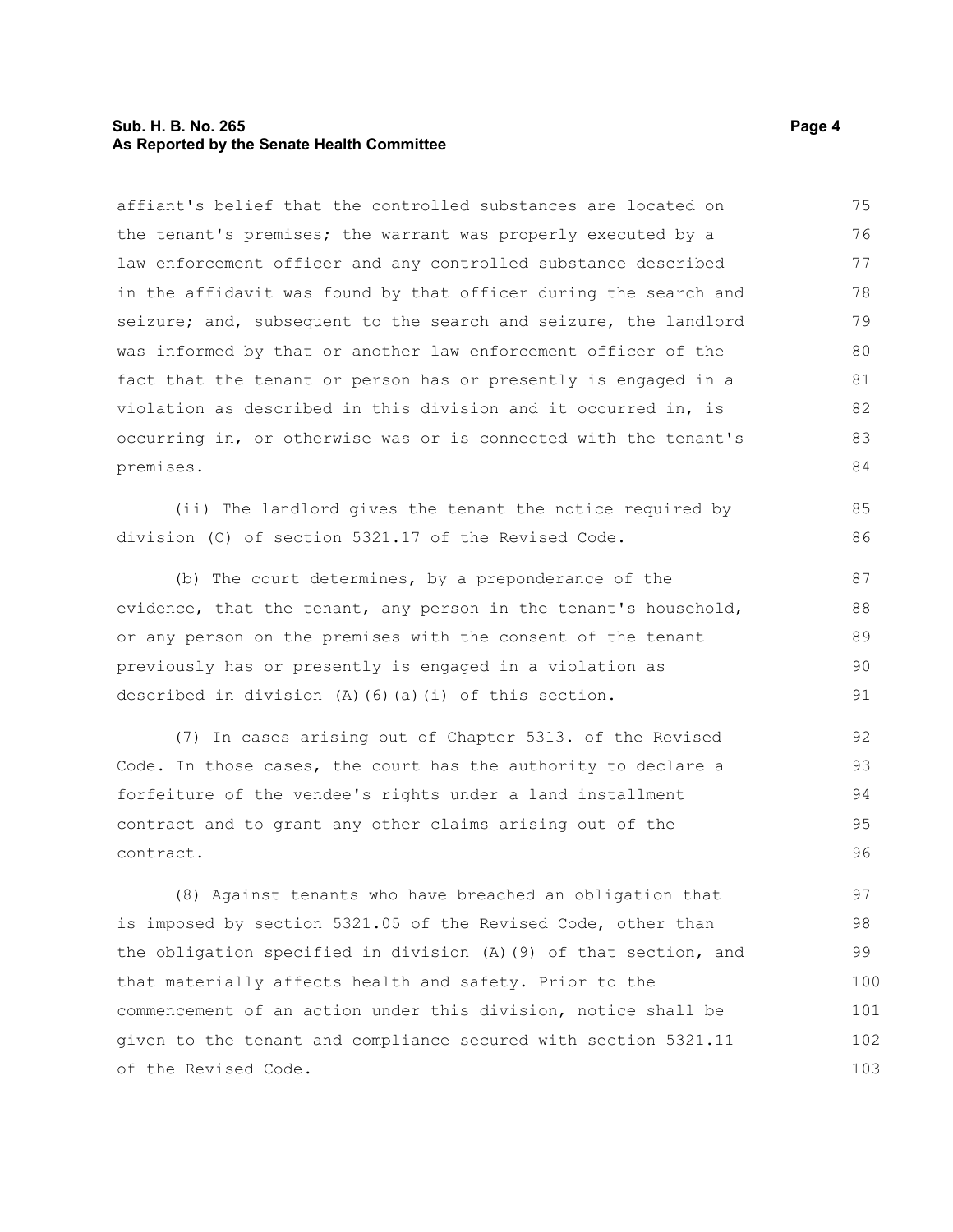### **Sub. H. B. No. 265 Page 5 As Reported by the Senate Health Committee**

(9) Against tenants who have breached an obligation imposed upon them by a written rental agreement; (10) Against manufactured home park residents who have defaulted in the payment of rent or breached the terms of a rental agreement with a park operator. Nothing in this division precludes the commencement of an action under division (A)(12) of this section when the additional circumstances described in that division apply. (11) Against manufactured home park residents who have committed two material violations of the rules of the manufactured home park, of the division of industrial compliance of the department of commerce, or of applicable state and local health and safety codes and who have been notified of the violations in compliance with section 4781.45 of the Revised Code; (12) Against a manufactured home park resident, or the estate of a manufactured home park resident, who as a result of death or otherwise has been absent from the manufactured home park for a period of thirty consecutive days prior to the commencement of an action under this division and whose manufactured home or mobile home, or recreational vehicle that is parked in the manufactured home park, has been left 104 105 106 107 108 109 110 111 112 113 114 115 116 117 118 119 120 121 122 123 124 125

unoccupied for that thirty-day period, without notice to the park operator and without payment of rent due under the rental agreement with the park operator; 126 127 128

(13) Against occupants of self-service storage facilities, as defined in division (A) of section 5322.01 of the Revised Code, who have breached the terms of a rental agreement or violated section 5322.04 of the Revised Code; 129 130 131 132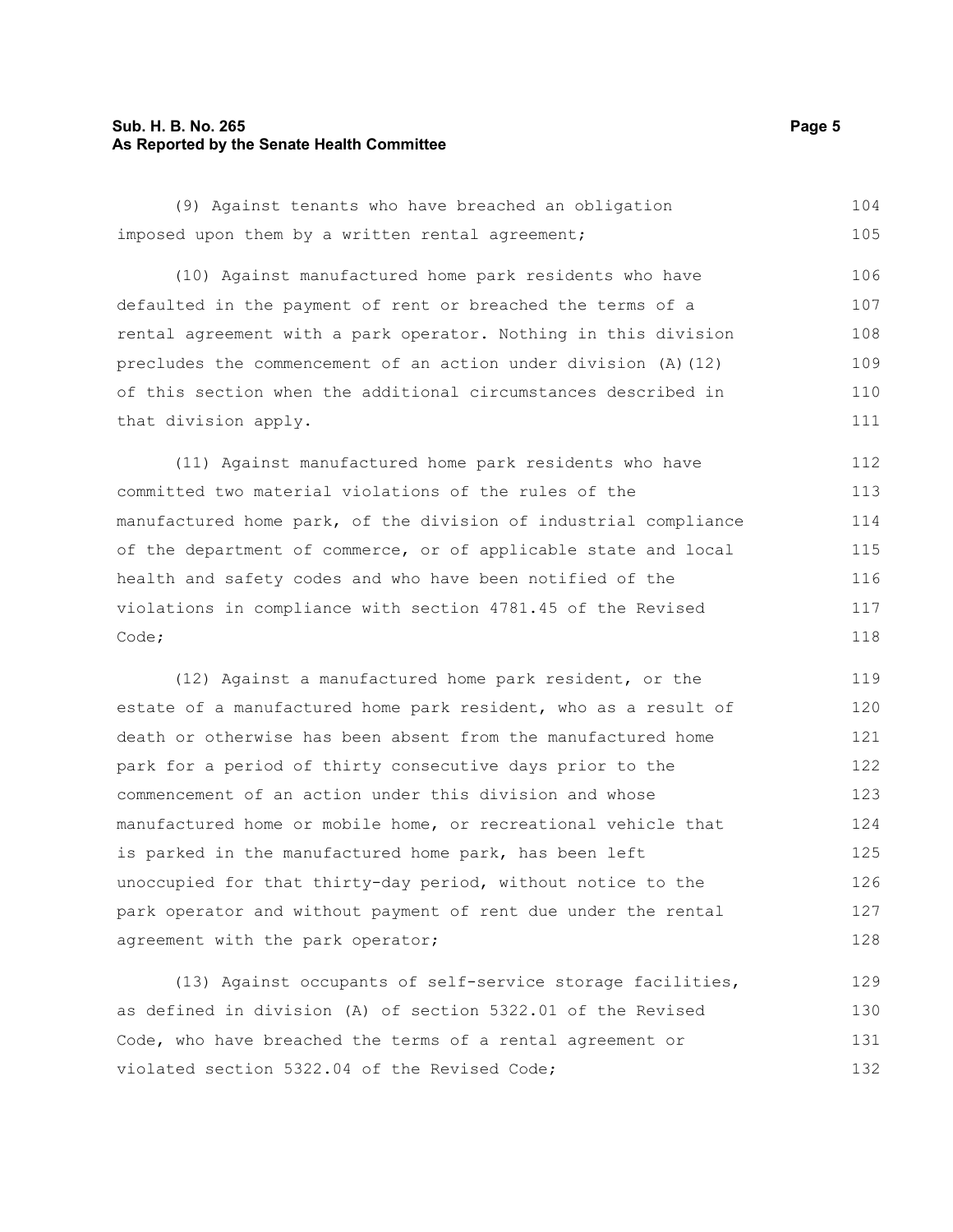#### **Sub. H. B. No. 265 Page 6 As Reported by the Senate Health Committee**

(14) Against any resident or occupant who, pursuant to a rental agreement, resides in or occupies residential premises located within one thousand feet of any school premises- $o$  $r_{f}$ preschool or child day-care center premises, children's crisis care facility premises, or residential infant care center premises and to whom both of the following apply: 133 134 135 136 137 138

(a) The resident's or occupant's name appears on the state registry of sex offenders and child-victim offenders maintained under section 2950.13 of the Revised Code. 139 140 141

(b) The state registry of sex offenders and child-victim offenders indicates that the resident or occupant was convicted of or pleaded guilty to a sexually oriented offense or a childvictim oriented offense in a criminal prosecution and was not sentenced to a serious youthful offender dispositional sentence for that offense. 142 143 144 145 146 147

(15) Against any tenant who permits any person to occupy residential premises located within one thousand feet of any school premises-or, preschool or child day-care center premises, children's crisis care facility premises, or residential infant care center premises if both of the following apply to the person: 148 149 150 151 152 153

(a) The person's name appears on the state registry of sex offenders and child-victim offenders maintained under section 2950.13 of the Revised Code.

(b) The state registry of sex offenders and child-victim offenders indicates that the person was convicted of or pleaded guilty to a sexually oriented offense or a child-victim oriented offense in a criminal prosecution and was not sentenced to a serious youthful offender dispositional sentence for that 157 158 159 160 161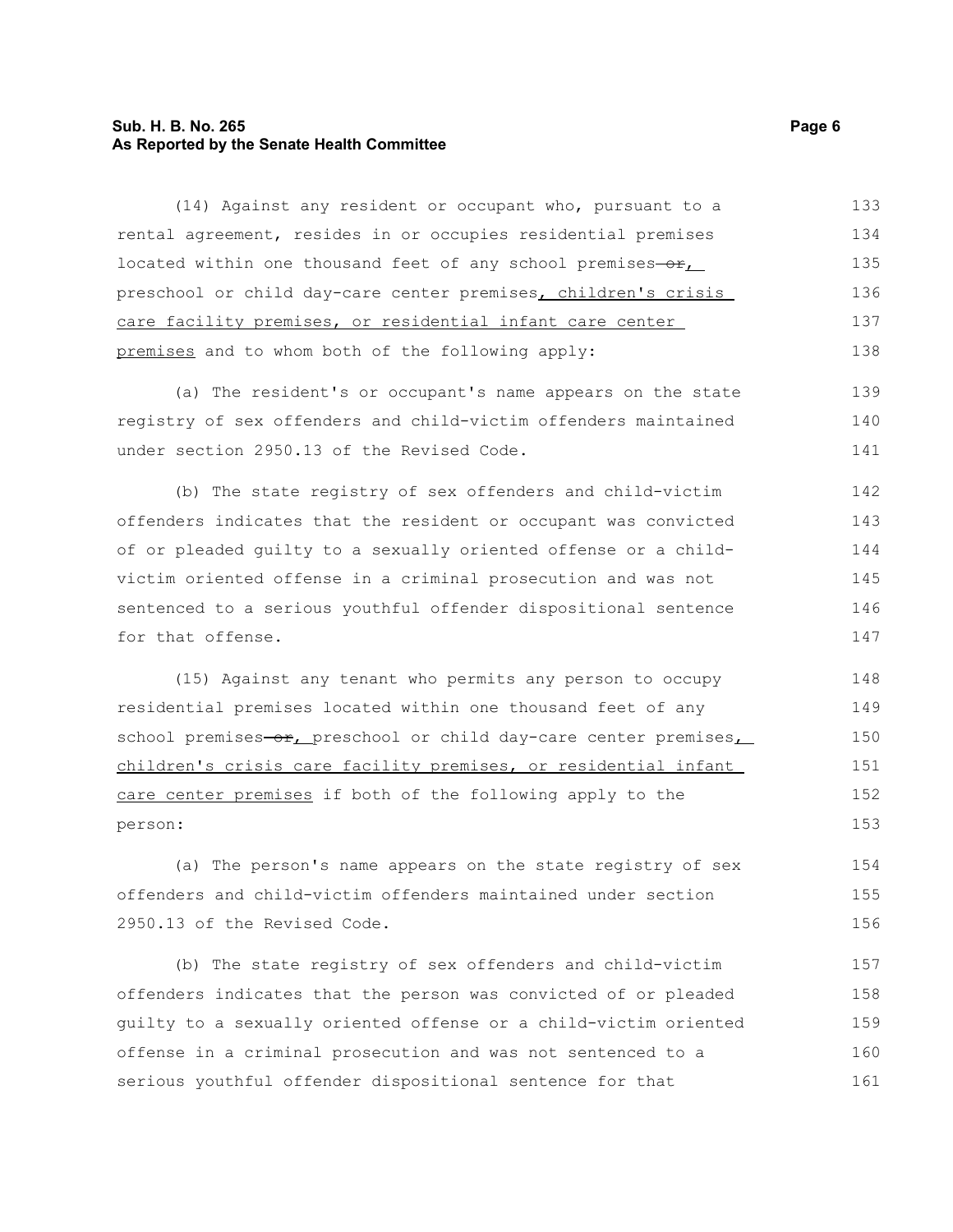#### **Sub. H. B. No. 265 Page 7 As Reported by the Senate Health Committee**

#### offense.

(B) If a tenant or manufactured home park resident holding under an oral tenancy is in default in the payment of rent, the tenant or resident forfeits the right of occupancy, and the landlord may, at the landlord's option, terminate the tenancy by notifying the tenant or resident, as provided in section 1923.04 of the Revised Code, to leave the premises, for the restitution of which an action may then be brought under this chapter. 163 164 165 166 167 168 169

(C)(1) If a tenant or any other person with the tenant's permission resides in or occupies residential premises that are located within one thousand feet of any school premises children's crisis care facility premises, or residential infant care center premises and is a resident or occupant of the type described in division (A)(14) of this section or a person of the type described in division (A)(15) of this section, the landlord for those residential premises, upon discovery that the tenant or other person is a resident, occupant, or person of that nature, may terminate the rental agreement or tenancy for those residential premises by notifying the tenant and all other occupants, as provided in section 1923.04 of the Revised Code, to leave the premises. 170 171 172 173 174 175 176 177 178 179 180 181 182

(2) If a landlord is authorized to terminate a rental agreement or tenancy pursuant to division (C)(1) of this section but does not so terminate the rental agreement or tenancy, the landlord is not liable in a tort or other civil action in damages for any injury, death, or loss to person or property that allegedly result from that decision. 183 184 185 186 187 188

(D) This chapter does not apply to a student tenant as defined by division (H) of section 5321.01 of the Revised Code when the college or university proceeds to terminate a rental 189 190 191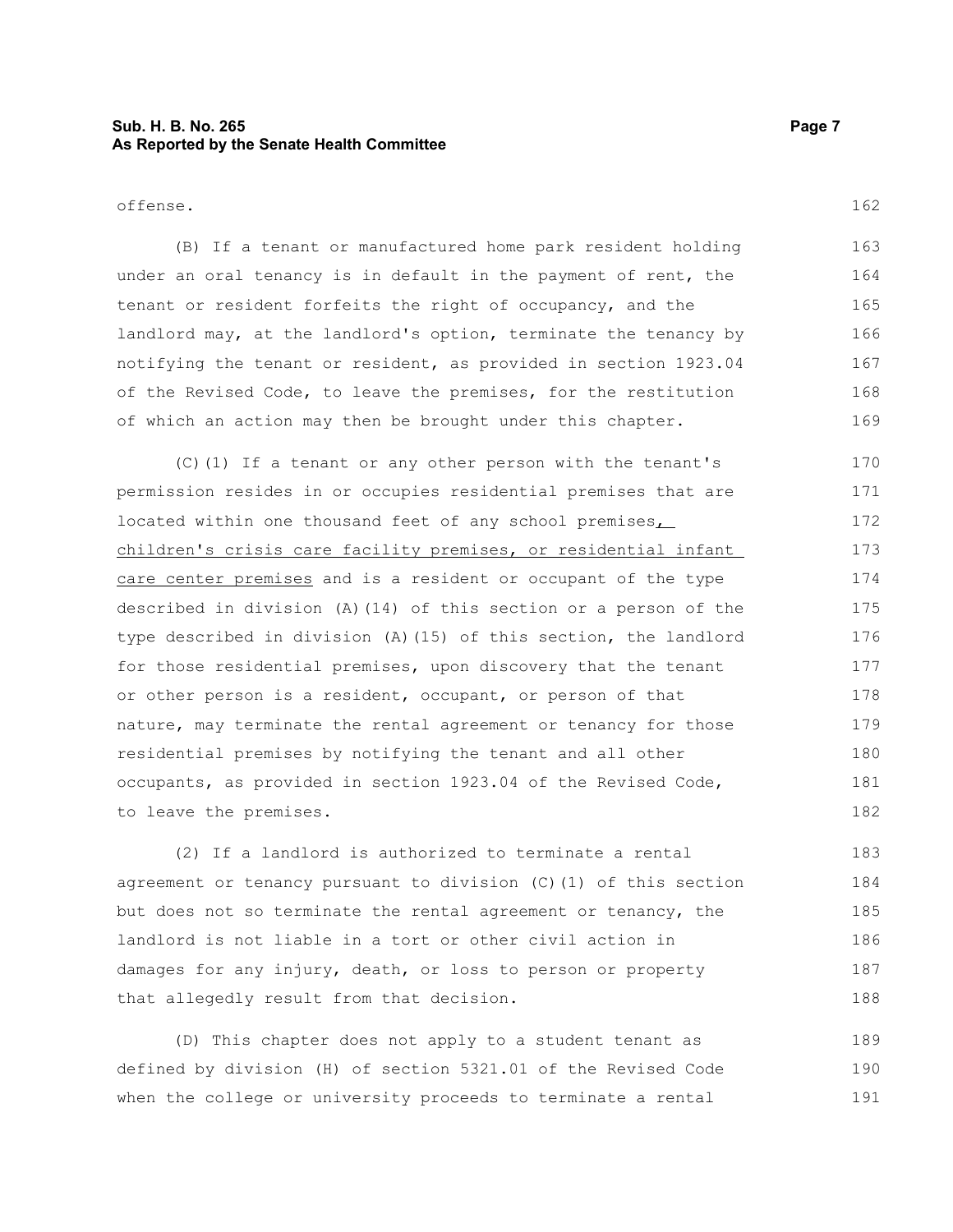agreement pursuant to section 5321.031 of the Revised Code. (E) As used in this section, "children's crisis care facility premises" and "residential infant care center premises" have the same meanings as in section 2950.034 of the Revised Code. **Sec. 2950.034.** (A) No person who has been convicted of, is convicted of, has pleaded guilty to, or pleads guilty to a sexually oriented offense or a child-victim oriented offense shall establish a residence or occupy residential premises within one thousand feet of any school premises-or, preschool or child day-care center premises, children's crisis care facility premises, or residential infant care center premises. (B) If a person to whom division (A) of this section applies violates division (A) of this section by establishing a residence or occupying residential premises within one thousand feet of any school premises-or, preschool or child day-care center premises, children's crisis care facility premises, or 192 193 194 195 196 197 198 199 200 201 202 203 204 205 206 207 208

residential infant care center premises, an owner or lessee of real property that is located within one thousand feet of those school premises-or, preschool or child day-care center premises, children's crisis care facility premises, or residential infant care center premises, or the prosecuting attorney, village solicitor, city or township director of law, similar chief legal officer of a municipal corporation or township, or official designated as a prosecutor in a municipal corporation that has jurisdiction over the place at which the person establishes the residence or occupies the residential premises in question, has a cause of action for injunctive relief against the person. The plaintiff shall not be required to prove irreparable harm in order to obtain the relief. 209 210 211 212 213 214 215 216 217 218 219 220 221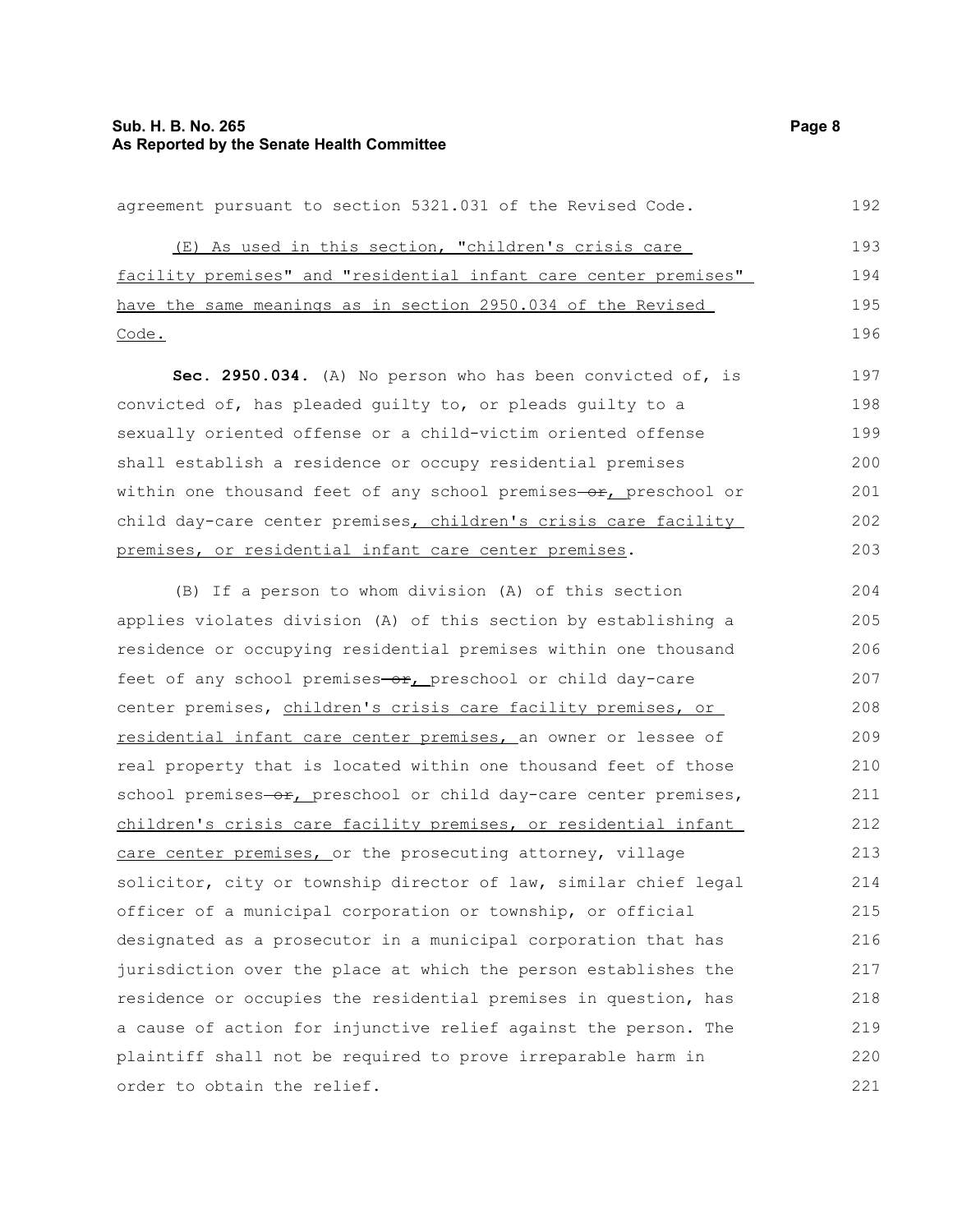### **Sub. H. B. No. 265 Page 9 As Reported by the Senate Health Committee**

| (C) As used in this section:                                     | 222 |
|------------------------------------------------------------------|-----|
| (1) "Child day-care center" has the same meaning as in           | 223 |
| section 5104.01 of the Revised Code.                             | 224 |
| (2) "Children's crisis care facility" has the same meaning       | 225 |
| <u>as in section 5103.13 of the Revised Code.</u>                | 226 |
| (3) "Children's crisis care facility premises" means both        | 227 |
| of the following:                                                | 228 |
| (a) The parcel of real property on which any children's          | 229 |
| <u>crisis care facility is situated;</u>                         | 230 |
| (b) Any grounds, play areas, and other facilities of a           | 231 |
| children's crisis care facility that are regularly used by the   | 232 |
| children served by the facility.                                 | 233 |
| (4) "Preschool" means any public or private institution or       | 234 |
| center that provides early childhood instructional or            | 235 |
| educational services to children who are at least three years of | 236 |
| age but less than six years of age and who are not enrolled in   | 237 |
| or are not eligible to be enrolled in kindergarten, whether or   | 238 |
| not those services are provided in a child day-care setting.     | 239 |
| "Preschool" does not include any place that is the permanent     | 240 |
| residence of the person who is providing the early childhood     | 241 |
| instructional or educational services to the children described  | 242 |
| in this division.                                                | 243 |
| $\frac{1}{3}$ (5) "Preschool or child day-care center premises"  | 244 |
| means all of the following:                                      | 245 |
| (a) Any building in which any preschool or child day-care        | 246 |
| contor activities are conducted if the building has signage that | 247 |

center activities are conducted if the building has signage that indicates that the building houses a preschool or child day-care center, is clearly visible and discernable without obstruction, 247 248 249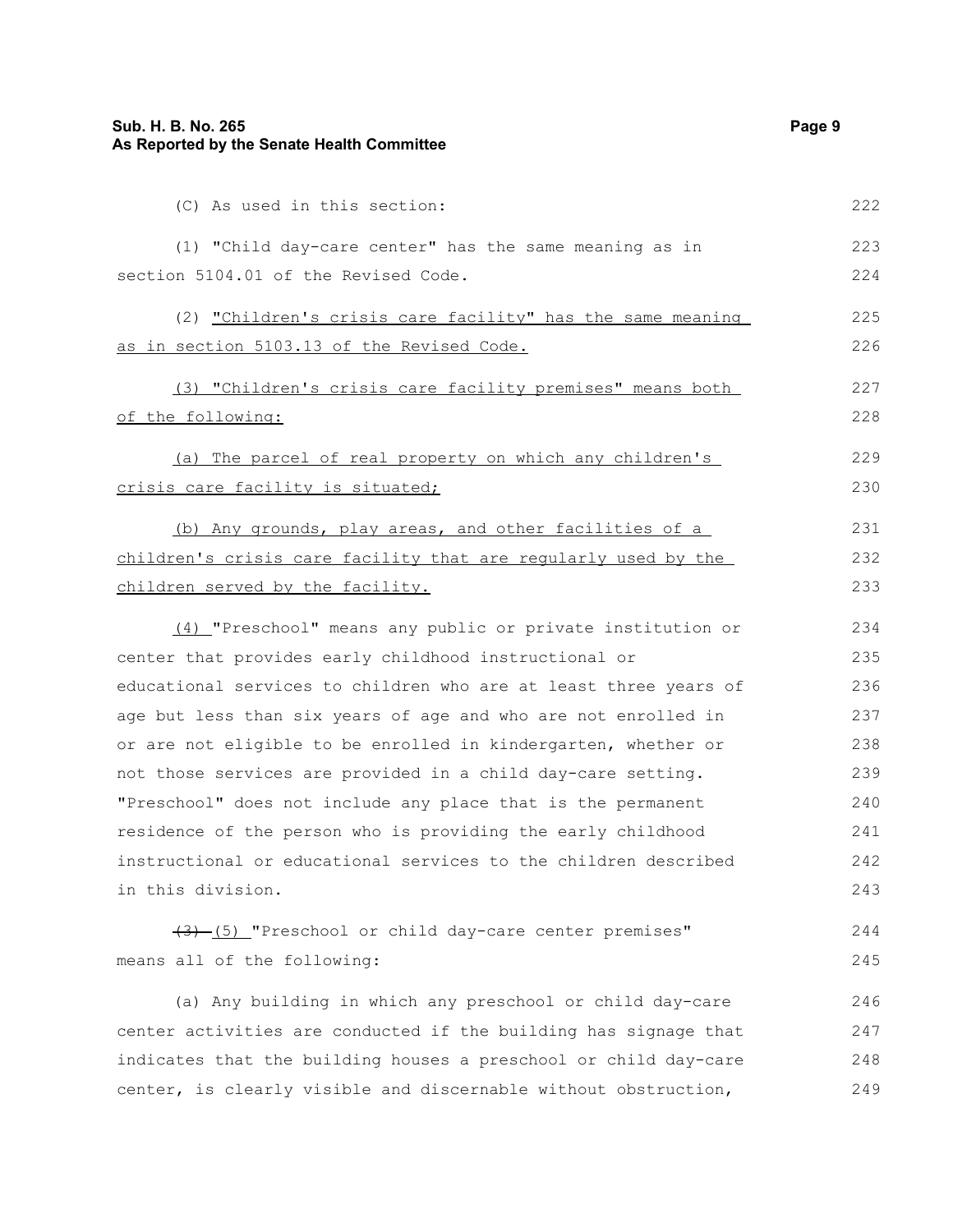#### **Sub. H. B. No. 265 Page 10 As Reported by the Senate Health Committee**

5103.131 of the Revised Code:

and meets any local zoning ordinances which may apply; (b) The parcel of real property on which a preschool or child day-care center is situated if the parcel of real property has signage that indicates that a preschool or child day-care center is situated on the parcel, is clearly visible and discernable without obstruction, and meets any local zoning ordinances which may apply; (c) Any grounds, play areas, and other facilities of a preschool or child day-care center that are regularly used by the children served by the preschool or child day-care center if the grounds, play areas, or other facilities have signage that indicates that they are regularly used by children served by the preschool or child day-care center, is clearly visible and discernable without obstruction, and meets any local zoning ordinances which may apply. (6) "Residential infant care center" has the same meaning as in section 5103.60 of the Revised Code. (7) "Residential infant care center premises" means both of the following: (a) The parcel of real property on which any residential infant care center is situated; (b) Any grounds, play areas, and other facilities of a residential infant care center that are regularly used by the children served by the center. **Sec. 5103.13.** (A) As used in this section and section 250 251 252 253 254 255 256 257 258 259 260 261 262 263 264 265 266 267 268 269 270 271 272 273 274

(1)(a) "Children's crisis care facility" means a facility that has as its primary purpose the provision of residential and 276 277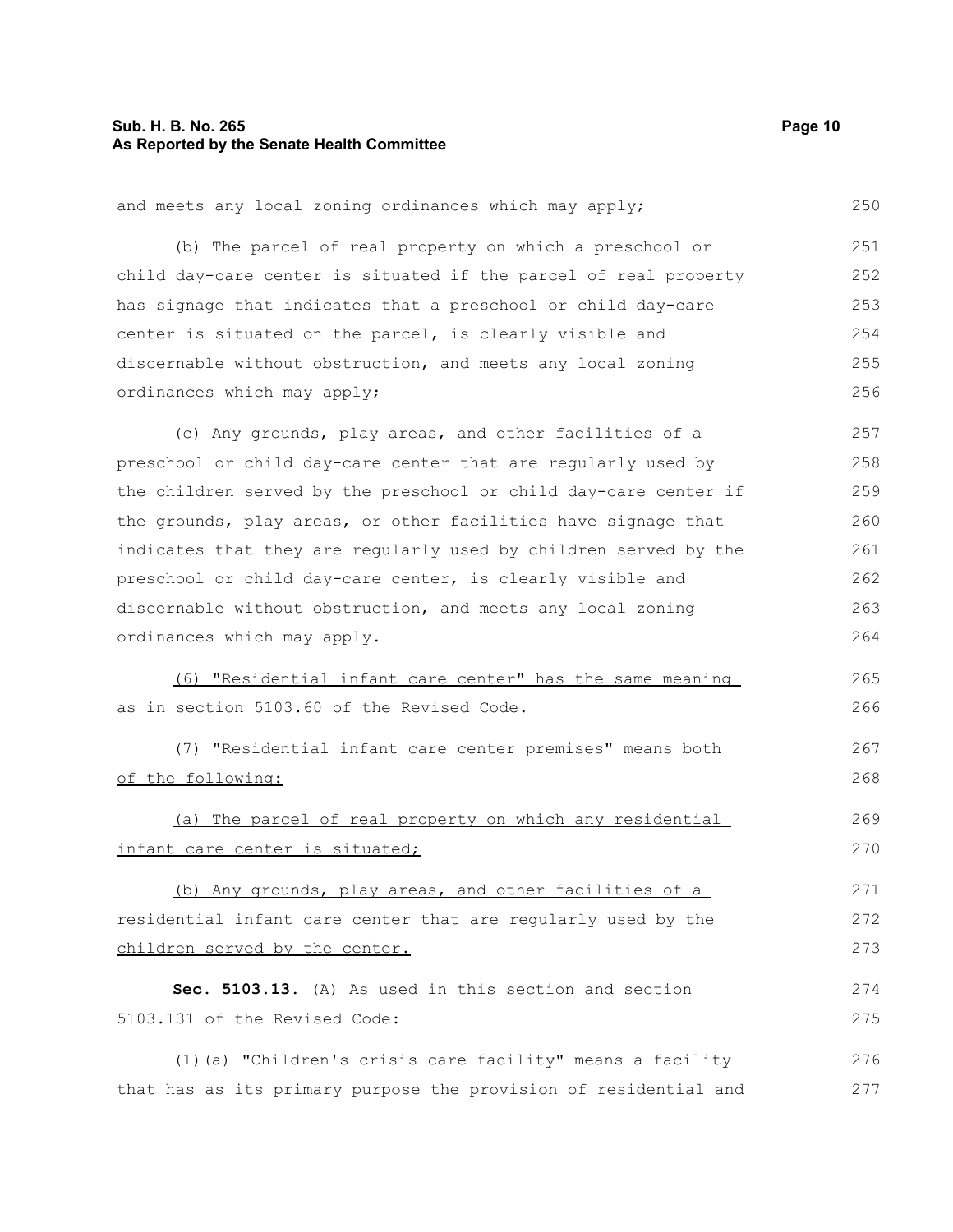### **Sub. H. B. No. 265 Page 11 As Reported by the Senate Health Committee**

```
other care to either or both of the following:
```
(i) One or more preteens voluntarily placed in the facility by the preteen's parent or other caretaker who is facing a crisis that causes the parent or other caretaker to seek temporary care for the preteen and referral for support services; 280 281 282

(ii) One or more preteens placed in the facility by a public children services agency or private child placing agency that has legal custody or permanent custody of the preteen and determines that an emergency situation exists necessitating the preteen's placement in the facility rather than an institution certified under section 5103.03 of the Revised Code or elsewhere. 284 285

(b) "Children's crisis care facility" does not include either any of the following:

(i) Any organization, society, association, school, agency, child guidance center, detention or rehabilitation facility, or children's clinic licensed, regulated, approved, operated under the direction of, or otherwise certified by the department of education, a local board of education, the department of youth services, the department of mental health and addiction services, or the department of developmental disabilities; 293 294 295 296 297 298 299 300

(ii) Any individual who provides care for only a singlefamily group, placed there by their parents or other relative having custody; 301 302 303

(iii) Any residential infant care center, as an entity deemed a residential infant care center under section 5103.602 of the Revised Code shall no longer be licensed as a children's 304 305 306

278

279

283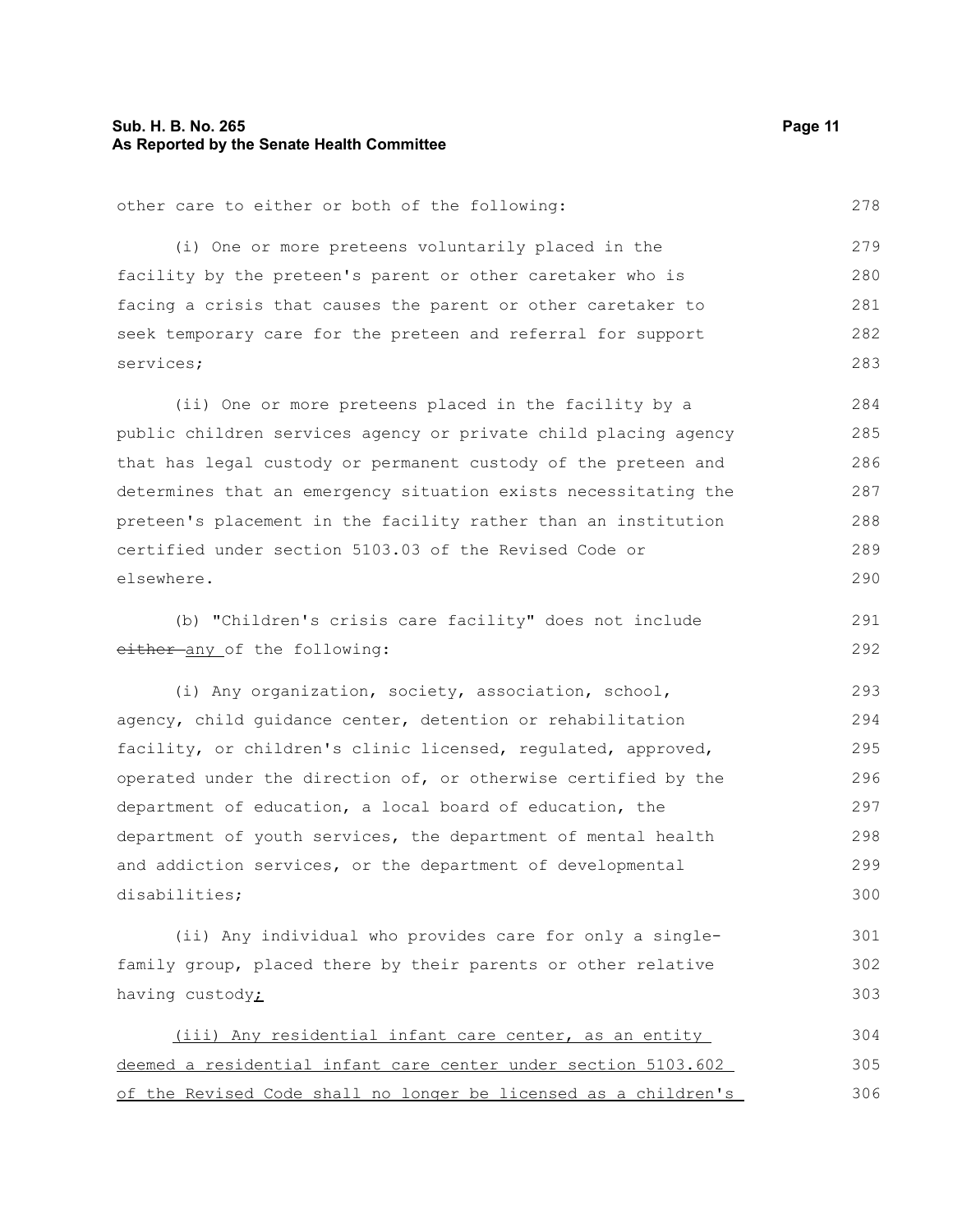## **Sub. H. B. No. 265 Page 12 As Reported by the Senate Health Committee**

| crisis care center.                                                        | 307 |
|----------------------------------------------------------------------------|-----|
| (2) "Legal custody" and "permanent custody" have the same                  | 308 |
| meanings as in section 2151.011 of the Revised Code.                       | 309 |
| (3) "Pediatric medical service" means medical service                      | 310 |
| required to be provided by, or with oversight from, a licensed             | 311 |
| medical professional, including prescribing medication,                    | 312 |
| administering rectal or intravenous medication, and outpatient             | 313 |
| laboratory service, and providing for sick visits, on-site well            | 314 |
| child exams, and children assisted by medical technology.                  | 315 |
| (4) "Preteen" means an individual under thirteen years of                  | 316 |
| age.                                                                       | 317 |
| (B) No person shall operate a children's crisis care                       | 318 |
| facility or hold a children's crisis care facility out as a                | 319 |
| certified children's crisis care facility unless there is a                | 320 |
| valid children's crisis care facility certificate issued under             | 321 |
| this section for the facility.                                             | 322 |
| $(C)$ (1) A person seeking to operate a children's crisis                  | 323 |
| care facility shall apply to the director of job and family                | 324 |
| services to obtain a certificate for the facility.                         | 325 |
| (2) (a) The director shall certify the person's children's                 | 326 |
| crisis care facility if the facility meets all of the                      | 327 |
| certification standards established in rules adopted under                 | 328 |
| division $\overline{(F)-(H)}$ of this section and the person complies with | 329 |
| all of the rules governing the certification of children's                 | 330 |
| crisis care facilities adopted under that division. The issuance           | 331 |
| of a children's crisis care facility certificate does not exempt           | 332 |
| the facility from a requirement to obtain another certificate or           | 333 |
| license mandated by law.                                                   | 334 |

(b) The director shall not issue a waiver to a person for 335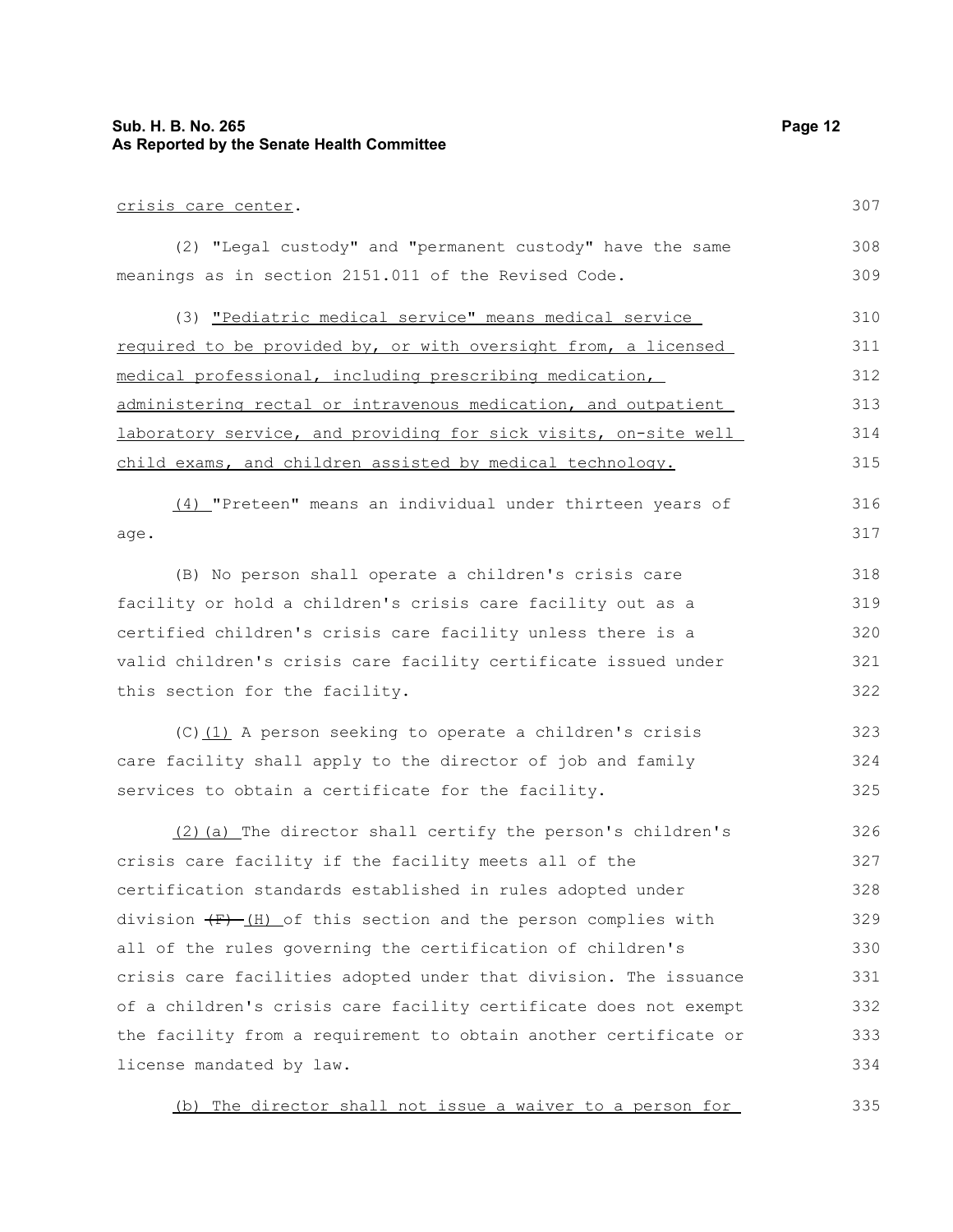| compliance with any of the requirements imposed under this       | 336 |
|------------------------------------------------------------------|-----|
| section or any of the rules adopted under division (H) of this   | 337 |
| section.                                                         | 338 |
| $(D)$ $(1)$ No certified children's crisis care facility shall   | 339 |
| do any of the following:                                         | 340 |
| $\frac{a}{b}$ (1) Provide residential care to a preteen for more | 341 |
| than one hundred twenty days in a calendar year;                 | 342 |
| (b) Subject to division (D) (1) (c) of this section and          | 343 |
| except as provided in division (D) (2) of this section, provide- | 344 |
| (2) Provide residential care to a preteen for more than sixty    | 345 |
| ninety_consecutive days, which shall include the aggregate of    | 346 |
| days spent at different facility locations if a preteen is       | 347 |
| transferred in accordance with division (E) (4) of this section; | 348 |
| $(e)$ (3) Provide residential care to a preteen for more         | 349 |
| than fourteen consecutive days if a public children services     | 350 |
| agency or private child placing agency placed the preteen in the | 351 |
| facility;                                                        | 352 |
| $(d)$ $(4)$ Fail to comply with section 2151.86 of the Revised   | 353 |
| Code.                                                            | 354 |
| (2) A certified children's crisis care facility may              | 355 |
| provide residential care to a preteen for up to ninety           | 356 |
| consecutive days, other than a preteen placed in the facility by | 357 |
| a public children services agency or private child placing       | 358 |
| agency, if any of the following are the case:                    | 359 |
| (a) The preteen's parent or other caretaker is enrolled in-      | 360 |
| an alcohol and drug addiction service or a community mental      | 361 |
| health service certified under section 5119.36 of the Revised    | 362 |
| <del>Code;</del>                                                 | 363 |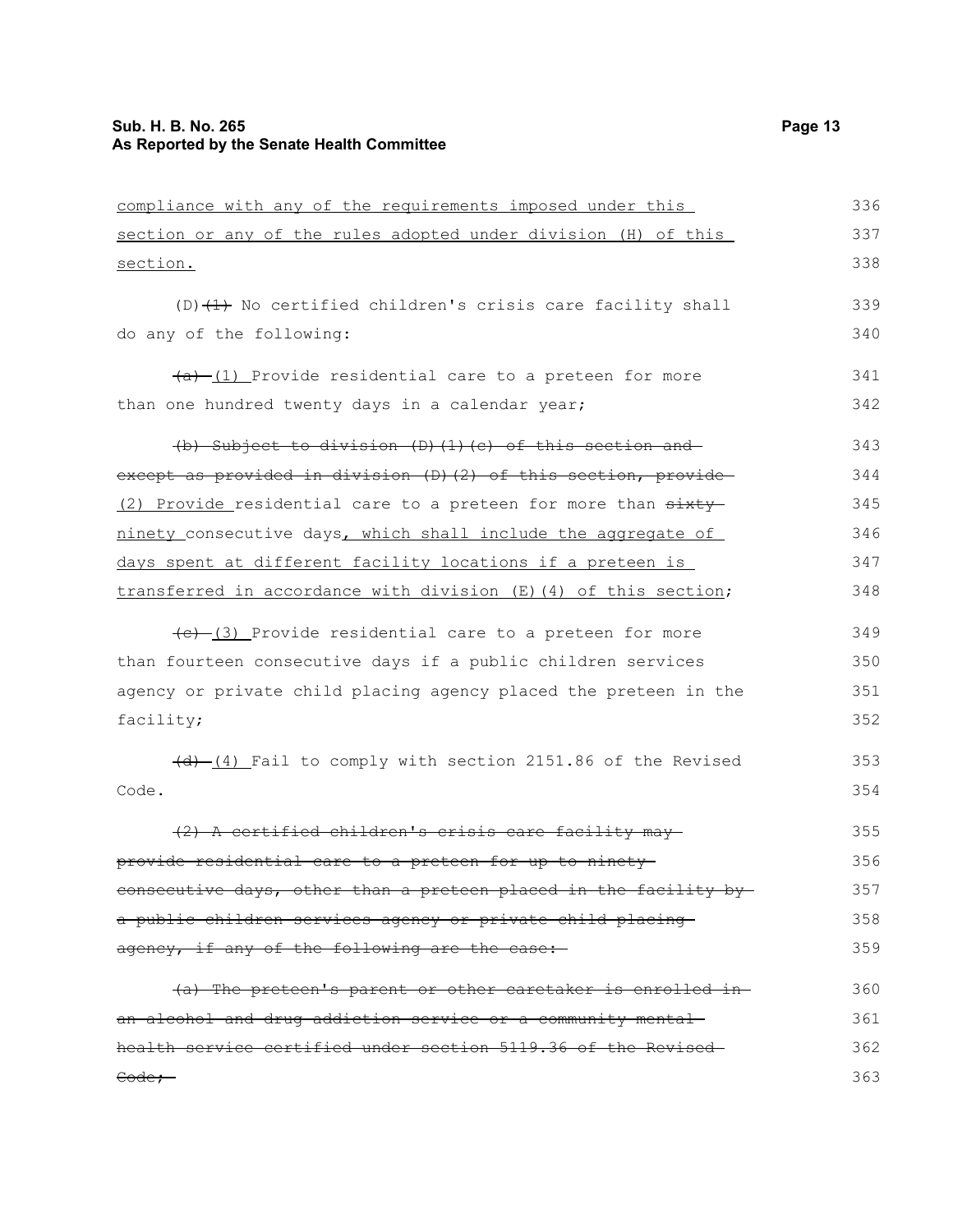## **Sub. H. B. No. 265 Page 14 As Reported by the Senate Health Committee**

| (b) The preteen's parent or other caretaker is an-               | 364 |
|------------------------------------------------------------------|-----|
| inpatient in a hospital;                                         | 365 |
| (c) The preteen's parent or other caretaker is-                  | 366 |
| incarcerated:                                                    | 367 |
| (d) A physician has diagnosed the preteen's parent or-           | 368 |
| other caretaker as medically incapacitated.                      | 369 |
| (E) A certified children's crisis care facility shall do         | 370 |
| the following:                                                   | 371 |
| (1) Employ a licensed social worker, a licensed                  | 372 |
| independent social worker, a licensed professional counselor, or | 373 |
| a licensed professional clinical counselor;                      | 374 |
| (2) Require, if pediatric medical service is provided at         | 375 |
| the facility, the following for the provision of pediatric       | 376 |
| medical service:                                                 | 377 |
| (a) Medical service to be provided by a qualified,               | 378 |
| licensed, and insured medical professional;                      | 379 |
| (b) All staff, volunteers, and interns to comply with the        | 380 |
| privacy requirements of the "Health Insurance Portability and    | 381 |
| Accountability Act of 1996," 104 Pub. L. No. 191, 110 Stat.      | 382 |
| 2021, 42 U.S.C. 1320d et seq., as amended;                       | 383 |
| (c) If a preteen is admitted by the preteen's parent or          | 384 |
| caretaker and if the preteen requires ongoing medical care       | 385 |
| following discharge from the facility, a medical professional or | 386 |
| licensed social worker to make the medical professional's or     | 387 |
| social worker's best effort to ensure the parent or caretaker is | 388 |
| competent to provide the ongoing care;                           | 389 |
| (d) The facility to have a dedicated and private enclosed        | 390 |
| space for the purpose of a medical professional to receive and   | 391 |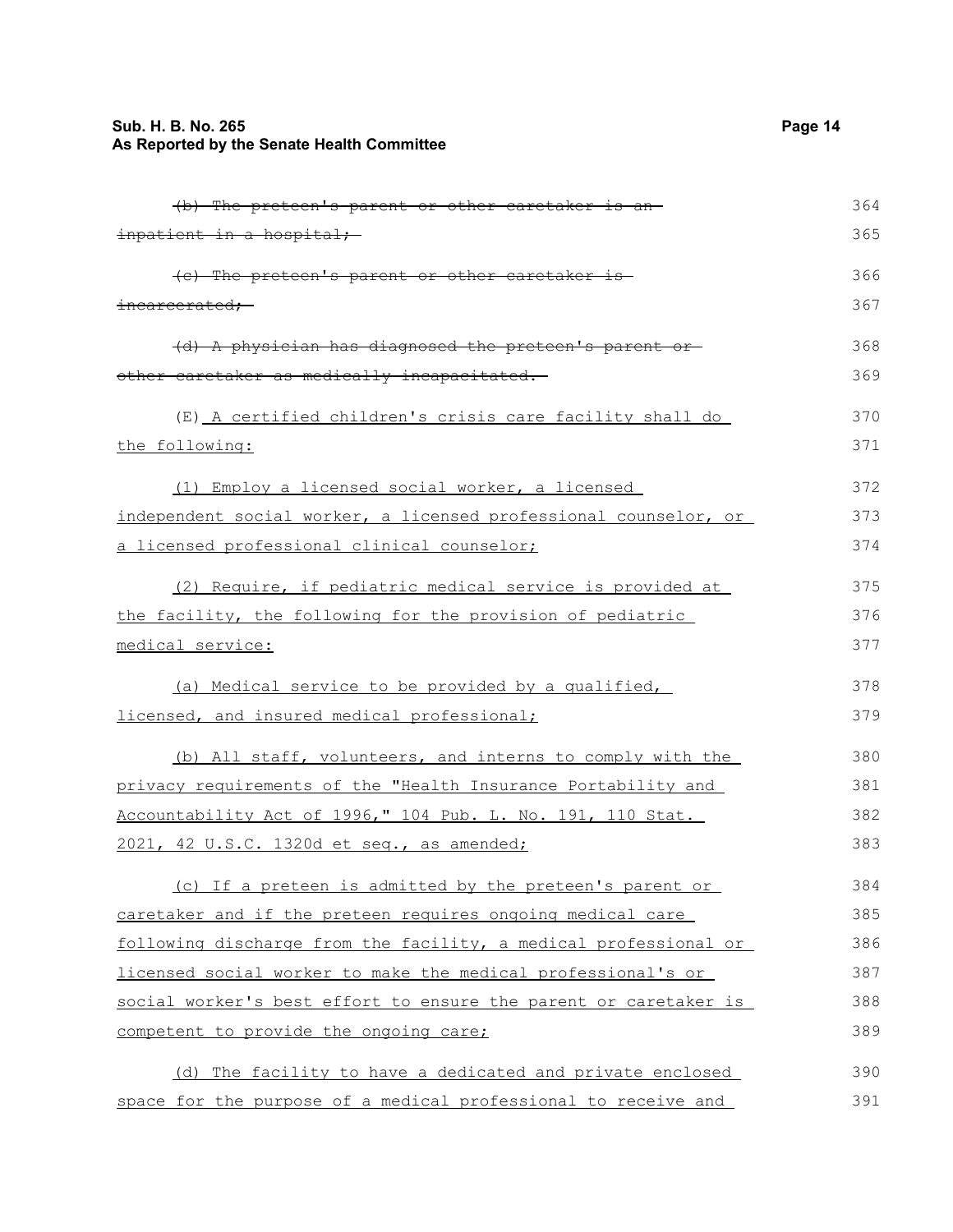| treat patients and that contains a sink or tub, medical exam     | 392 |
|------------------------------------------------------------------|-----|
| table, medical record system, and pediatric medical equipment.   | 393 |
| (3) Require, if a preteen is admitted by the preteen's           | 394 |
| parent or caretaker, the facility's licensed social worker,      | 395 |
| licensed independent social worker, licensed professional        | 396 |
| counselor, or licensed professional clinical counselor to make   | 397 |
| their best efforts to ensure the parent or caretaker is          | 398 |
| competent in the basic parenting skills needed to care for the   | 399 |
| preteen;                                                         | 400 |
| (4) Require only a transfer summary for the transfer of a        | 401 |
| preteen from one certified children's crisis care facility       | 402 |
| location to another, if the facility has more than one location; | 403 |
| (5) Require the facility to have a dedicated and private         | 404 |
| enclosed space for the purpose of completing required admission  | 405 |
| paperwork and medical forms;                                     | 406 |
| (6) Require the facility to develop a visitation plan for        | 407 |
| the preteen's parent or caretaker with the preteen while         | 408 |
| residential care is being provided, which shall occur during     | 409 |
| awake hours and not include overnight visits, for the parent or  | 410 |
| caretaker with the preteen.                                      | 411 |
| (F) A certified children's crisis care facility may do the       | 412 |
| following:                                                       | 413 |
| (1) Count administrative staff, interns, and volunteers          | 414 |
| toward child staff ratios required under paragraph (G) of rule   | 415 |
| 5101:2-9-36 of the Administrative Code for up to three hours if  | 416 |
| the administrative staff, interns, or volunteers meet the        | 417 |
| following requirements:                                          | 418 |
| (a) Completed training in the mission of the children's          | 419 |
| crisis care facility;                                            | 420 |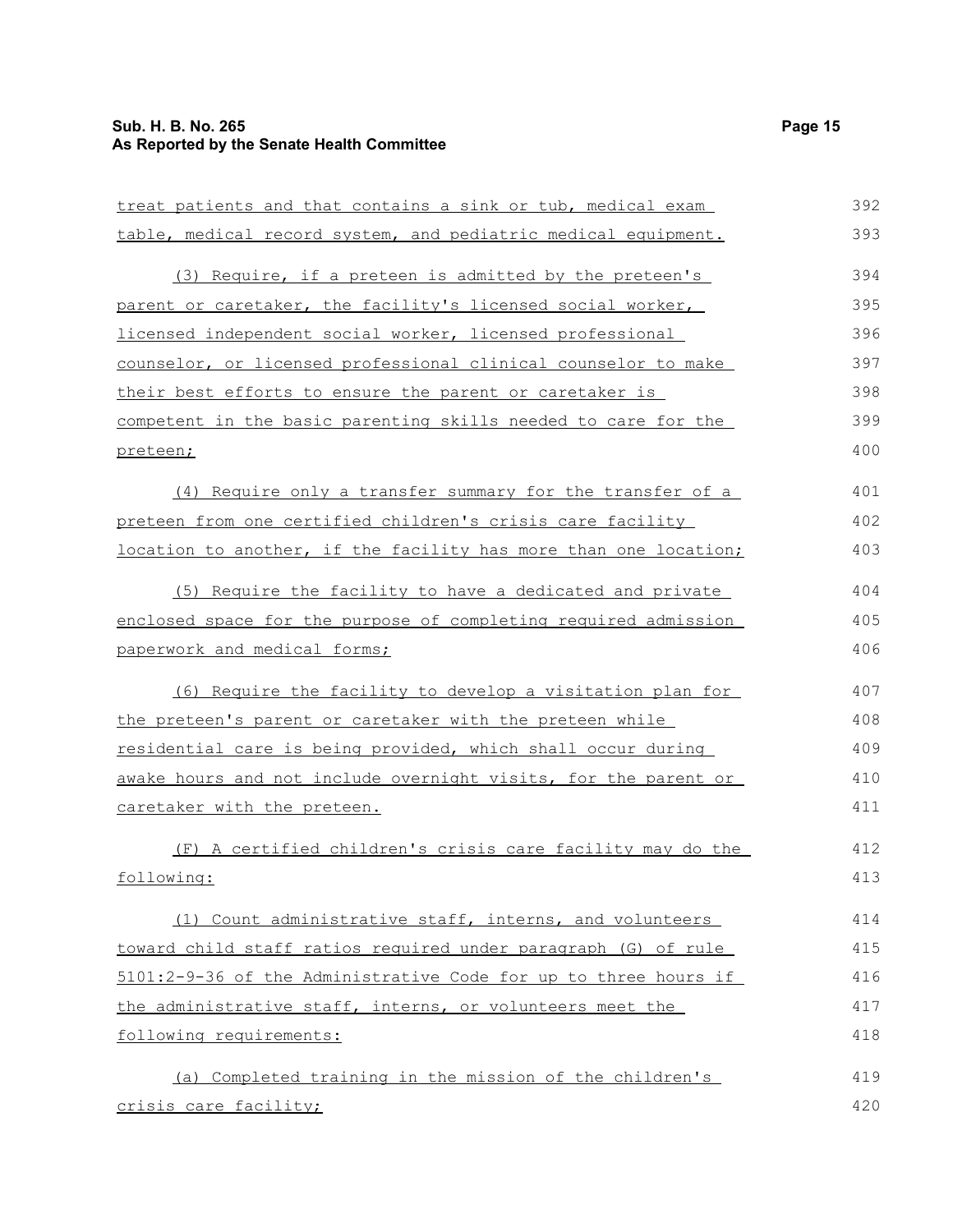| (b) Completed training pursuant to rule 5101:2-9-03 of the         | 421 |
|--------------------------------------------------------------------|-----|
| Administrative Code;                                               | 422 |
| (c) Are supervised by facility staff.                              | 423 |
| (2) Use contracted transportation providers, on whom               | 424 |
| criminal records checks have been conducted in accordance with     | 425 |
| section 2151.86 of the Revised Code, to transport preteens, if     | 426 |
| such use is necessary for the facility to maintain required        | 427 |
| child staff ratios.                                                | 428 |
| (G) The director of job and family services may suspend or         | 429 |
| revoke a children's crisis care facility's certificate pursuant    | 430 |
| to Chapter 119. of the Revised Code if the facility violates       | 431 |
| division (D) of or fails to comply with any of the requirements    | 432 |
| under this section or ceases to meet any of the certification      | 433 |
| standards established in rules adopted under division $(F)$ (H) of | 434 |
| this section or the facility's operator ceases to comply with      | 435 |
| any of the rules governing the certification of children's         | 436 |
| crisis care facilities adopted under that division.                | 437 |
| $(F)$ -(H) Not later than ninety days after September 21,          | 438 |
| 2006, the director of job and family services shall adopt rules    | 439 |
| pursuant to Chapter 119. of the Revised Code for the               | 440 |
| certification of children's crisis care facilities. The rules      | 441 |
| shall specify that a certificate shall not be issued to an         | 442 |
| applicant if the conditions at the children's crisis care          | 443 |
| facility would jeopardize the health or safety of the preteens     | 444 |
| placed in the facility.                                            | 445 |
| Sec. 5103.131. The department of job and family services           | 446 |
| may apply to the United States secretary of health and human       | 447 |
| services for a federal grant under the "Child Abuse Prevention     | 448 |

and Treatment Act," 42 U.S.C. 5116, and the "Family First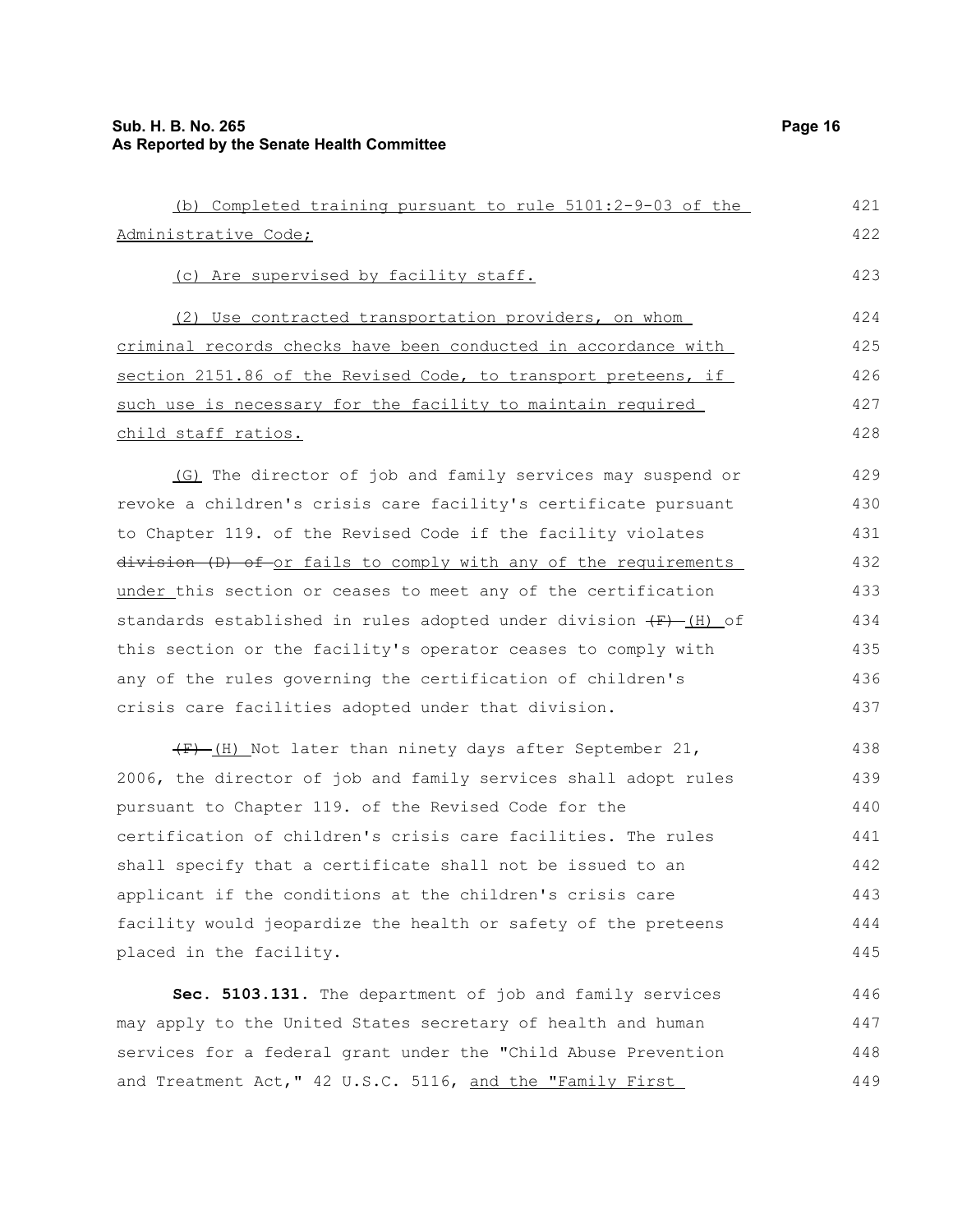| Prevention Services Act," 42 U.S.C. 50711, 50723, and 50741, to  | 450 |
|------------------------------------------------------------------|-----|
| assist children's crisis care facilities certified under section | 451 |
| 5103.13 of the Revised Code in providing temporary residential   | 452 |
| and other care to preteens.                                      | 453 |
| Sec. 5103.60. As used in sections 5103.602 to 5103.6018 of       | 454 |
| the Revised Code:                                                | 455 |
| (A) "Infant" means a child who is less than one year of          | 456 |
| age.                                                             | 457 |
| (B) "Residential infant care center" means a facility that       | 458 |
| has as its primary purpose the provision of residential services | 459 |
| for infants affected by substance use and the preservation of    | 460 |
| families through infant diversion practices and programs.        | 461 |
| Sec. 5103.602. (A) A person seeking to operate a                 | 462 |
| residential infant care center after the effective date of this  | 463 |
| section shall apply to the director of job and family services   | 464 |
| to obtain a certificate for the facility.                        | 465 |
| (B) A person who, on the effective date of this section,         | 466 |
| is operating a children's crisis care facility that has as its   | 467 |
| primary purpose the provision of residential services for        | 468 |
| infants affected by substance use and the preservation of        | 469 |
| families through infant diversion practices and programs shall   | 470 |
| be deemed a residential infant care center by the director if    | 471 |
| the center is in compliance with the requirements and rules      | 472 |
| described under division (B) of section 5103.603 of the Revised  | 473 |
| <u>Code.</u>                                                     | 474 |
| Sec. 5103.603. The director of job and family services           | 475 |
| shall issue a certificate to a person to operate a residential   | 476 |
| infant care center as follows:                                   | 477 |
| (A) Pursuant to division (A) of section 5103.602 of the          | 478 |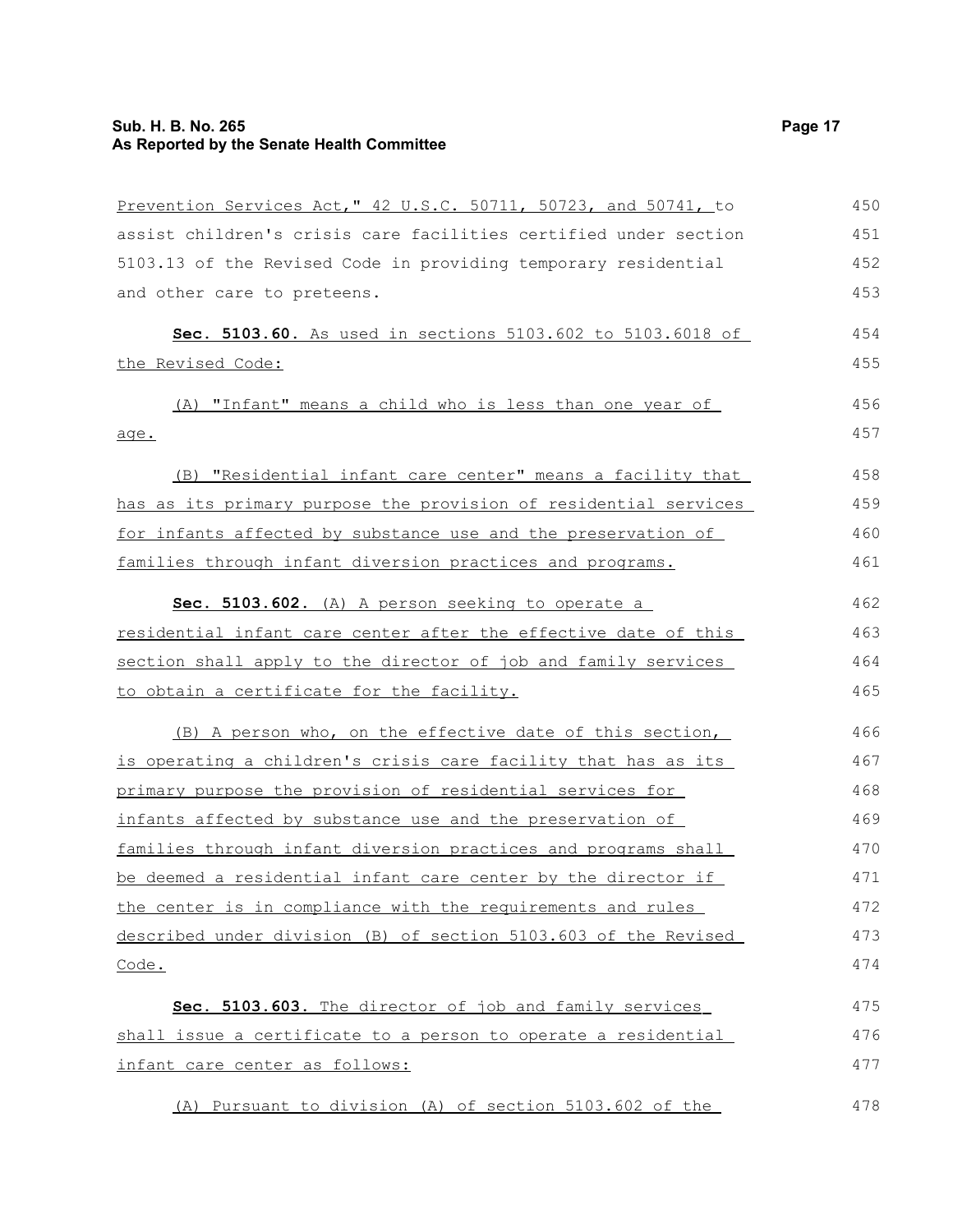| Revised Code if the center complies with all of the requirements  | 479 |
|-------------------------------------------------------------------|-----|
| under sections 5103.608 to 5103.6012 of the Revised Code and, if  | 480 |
| applicable, all of the rules adopted under section 5103.6018 of   | 481 |
| the Revised Code;                                                 | 482 |
| (B) (1) Pursuant to division (B) of section 5103.602 of the       | 483 |
| Revised Code if the center is in compliance with all of the       | 484 |
| requirements under sections 5103.608 to 5103.6012 of the Revised  | 485 |
| Code and rules adopted under division (H) of section 5103.13 of   | 486 |
| the Revised Code, except the rules described in division (B) of   | 487 |
| section 5103.6011 of the Revised Code, on the effective date of   | 488 |
| this section.                                                     | 489 |
| (2) If the director of job and family services adopts             | 490 |
| rules under section 5103.6018 of the Revised Code, a center       | 491 |
| issued a certificate under division (B) (1) of this section shall | 492 |
| comply with those rules rather than the rules adopted under       | 493 |
| division (H) of section 5103.13 of the Revised Code.              | 494 |
| Sec. 5103.608. An infant is eligible to be placed in a            | 495 |
| residential infant care center if one of the following applies:   | 496 |
| (A) The infant was born substance exposed and requires            | 497 |
| additional care.                                                  | 498 |
| (B) The infant's parent or caretaker requires additional          | 499 |
| education and support services regarding care for the infant.     | 500 |
| (C) A public children services agency or private child            | 501 |
| placing agency requires additional time to determine placement    | 502 |
| of the infant.                                                    | 503 |
| Sec. 5103.609. (A) A residential infant care center may           | 504 |
| provide residential care for up to ninety consecutive days to an  | 505 |
| infant placed by any of the following with legal custody of the   | 506 |
| infant:                                                           | 507 |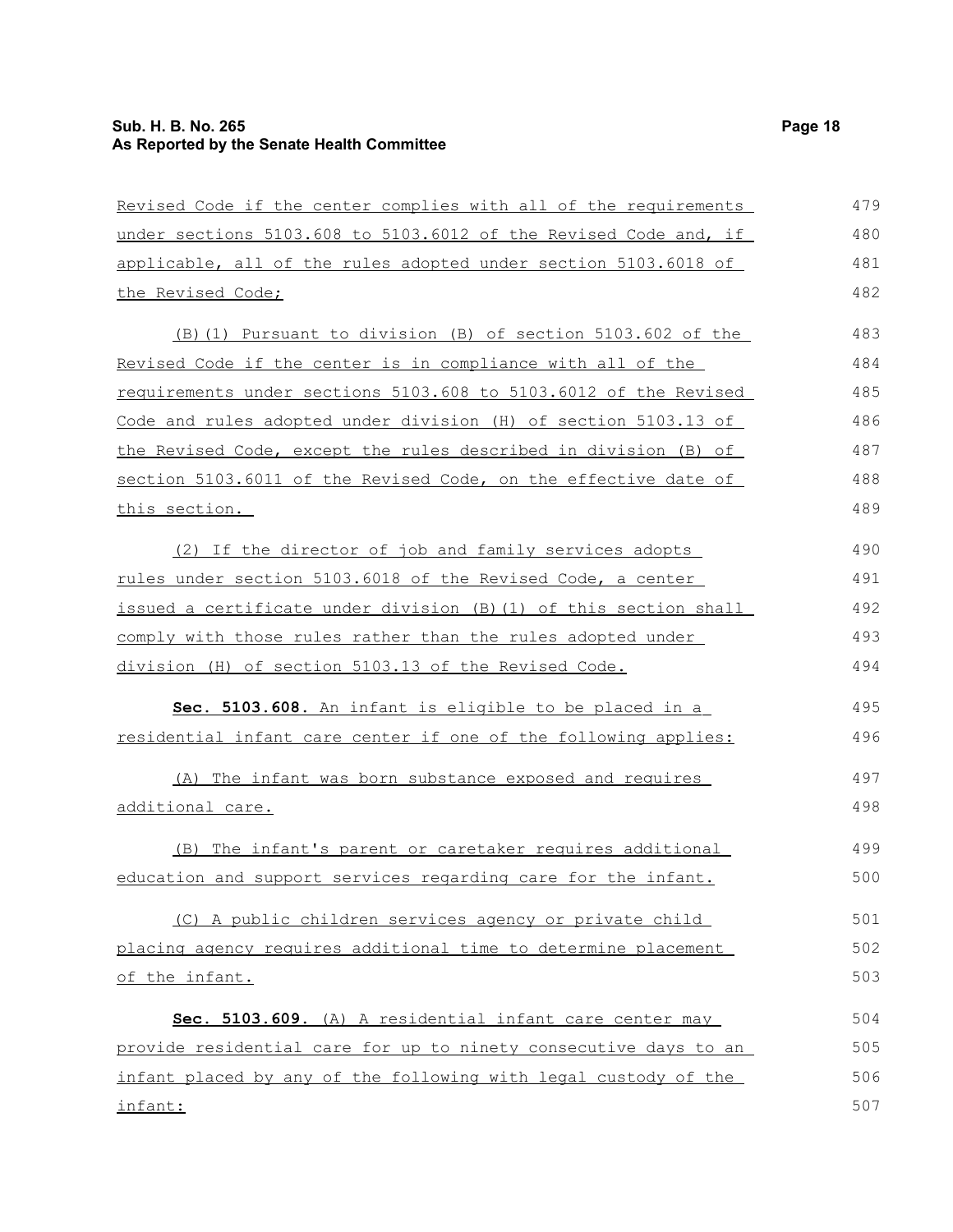| (1) A parent, quardian, or legal custodian;                      | 508 |
|------------------------------------------------------------------|-----|
| (2) A public children services agency;                           | 509 |
| (3) A private child placing agency.                              | 510 |
| (B) As used in this section, "legal custody" has the same        | 511 |
| meaning as in section 2151.011 of the Revised Code.              | 512 |
| Sec. 5103.6010. A residential infant care center shall do        | 513 |
| the following:                                                   | 514 |
| (A) If using medication to treat infants, hold a terminal        | 515 |
| distributor of dangerous drugs license issued by the state board | 516 |
| of pharmacy under section 4729.54 of the Revised Code.           | 517 |
| (B) Comply, except as otherwise provided in this section         | 518 |
| and section 5103.6011 of the Revised Code, with all requirements | 519 |
| under rule 5101:2-9-02 of the Administrative Code;               | 520 |
| (C) Develop a plan of safe care in accordance with the           | 521 |
| "Comprehensive Addiction and Recovery Act of 2016," Pub. L. No.  | 522 |
| 114-198, for an infant born substance exposed as follows:        | 523 |
| (1) Assist with the health and substance use disorder            | 524 |
| treatment needs of the infant and affected family or caregiver;  | 525 |
| (2) Develop and implement a program to monitor, support,         | 526 |
| and connect affected families or caregivers through the          | 527 |
| provision of and referral to appropriate services for the infant | 528 |
| and affected family or caregiver.                                | 529 |
| (D) Develop and implement a program for parents and              | 530 |
| caregivers that, either individually or in a group setting,      | 531 |
| teaches parenting skills, bonding, and caring for the infant's   | 532 |
| special needs.                                                   | 533 |
| (E) Require both of the following:                               | 534 |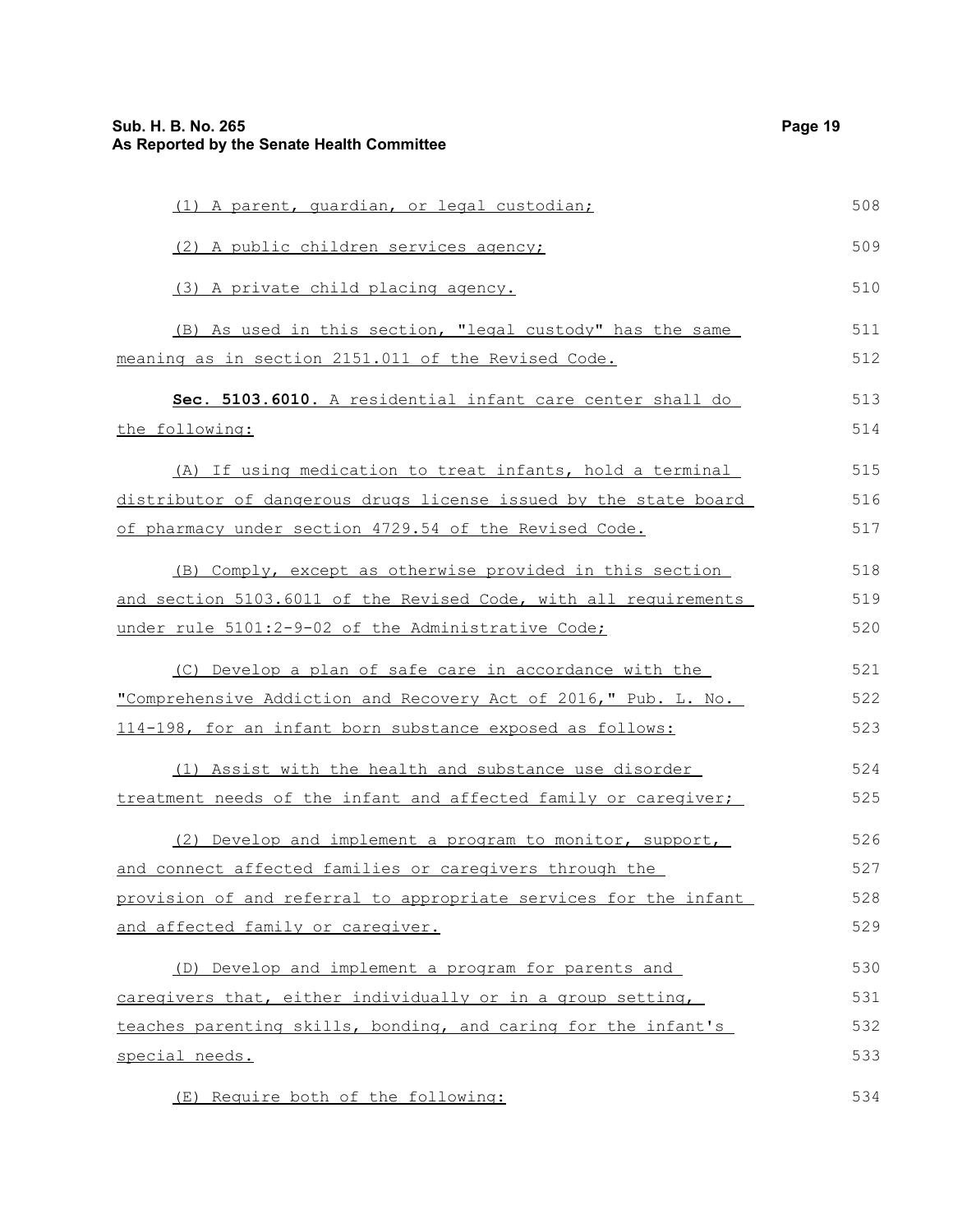## **Sub. H. B. No. 265 Page 20 As Reported by the Senate Health Committee**

| (1) Child-care staff, volunteers, and interns in positions              | 535 |
|-------------------------------------------------------------------------|-----|
| <u>responsible for the daily direct care or supervision of children</u> | 536 |
| to be at least eighteen years old and have a high school diploma        | 537 |
| or certificate of high school equivalence;                              | 538 |
| (2) Volunteers and interns who are under twenty-one years               | 539 |
| of age to be supervised.                                                | 540 |
| (F) Request a criminal records check with respect to                    | 541 |
| volunteers and interns in accordance with section 2151.86 of the        | 542 |
| Revised Code;                                                           | 543 |
| (G) Employ registered nurses, patient care assistants, or               | 544 |
| licensed professional nurses to meet required child-to-staff            | 545 |
| ratios;                                                                 | 546 |
| (H) Require the center's peer supporter, family advocate,               | 547 |
| licensed social worker, licensed independent social worker,             | 548 |
| licensed professional counselor, or licensed professional               | 549 |
| clinical counselor to do the following:                                 | 550 |
| (1) Provide wraparound services to affected family and                  | 551 |
| caregivers;                                                             | 552 |
| (2) Coordinate and cooperate with any transferring                      | 553 |
| hospital, public children services agency, and private child            | 554 |
| placing agency;                                                         | 555 |
| (3) Refer affected families or caregivers to appropriate                | 556 |
| community agencies and services for support and aftercare;              | 557 |
| (4) Follow up with affected families and caregivers                     | 558 |
| following the infant's discharge.                                       | 559 |
| (I) (1) Encourage employee-supervised dyad care and permit              | 560 |
| one of the infant's parents or caregivers to room-in with the           | 561 |
| infant for bonding and education;                                       | 562 |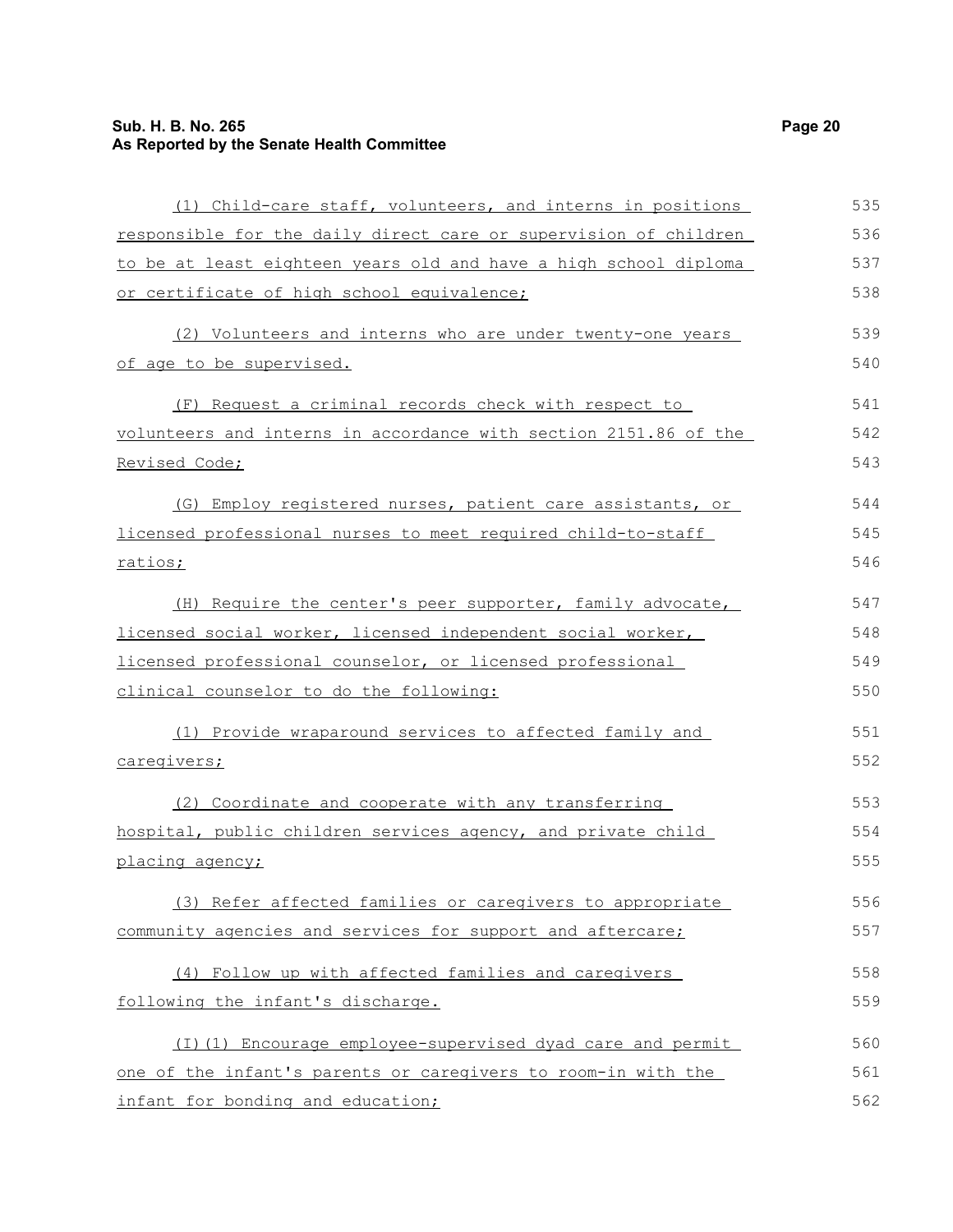| (2) Provide the following for dyad care and rooming-in:          | 563 |
|------------------------------------------------------------------|-----|
| (a) A single bed and all necessary bed sheets, pillow            | 564 |
| cases, pillows, and blankets;                                    | 565 |
| (b) All meals and snacks, which shall be provided in a           | 566 |
| designated family kitchen area if the center has such an area;   | 567 |
| (c) A minimum of one private shower and toilet for the use       | 568 |
| of the parents or caregivers who are rooming-in.                 | 569 |
| (3) Notify the parent or caregiver that the center's rules       | 570 |
| and policies shall be followed or rooming-in may be restricted   | 571 |
| or canceled.                                                     | 572 |
| (J) Have one bathing room for every six infants that             | 573 |
| includes a minimum of one hip level bathtub with hot and cold    | 574 |
| water, one changing station, and a door with a full-length glass | 575 |
| window for safety and observation;                               | 576 |
| <u>(K) Meet the child-to-staff ratio of at least one awake</u>   | 577 |
| child-care staff on duty at all times for every five infants;    | 578 |
| (L) Use cribs and other infant sleep products that meet          | 579 |
| the United States consumer product safety commission's safety    | 580 |
| standards for safe sleep;                                        | 581 |
| (M) Follow the department of health's safe sleep education       | 582 |
| program recommendations established under section 3701.66 of the | 583 |
| Revised Code.                                                    | 584 |
| Sec. 5103.6011. (A) A residential infant care center shall       | 585 |
| not be required to do the following:                             | 586 |
| (1) Provide toilets or potty chairs for infants.                 | 587 |
| (2) Comply with the following rules:                             | 588 |
| (a) Paragraph (E) of rule 5101:2-5-09 of the                     | 589 |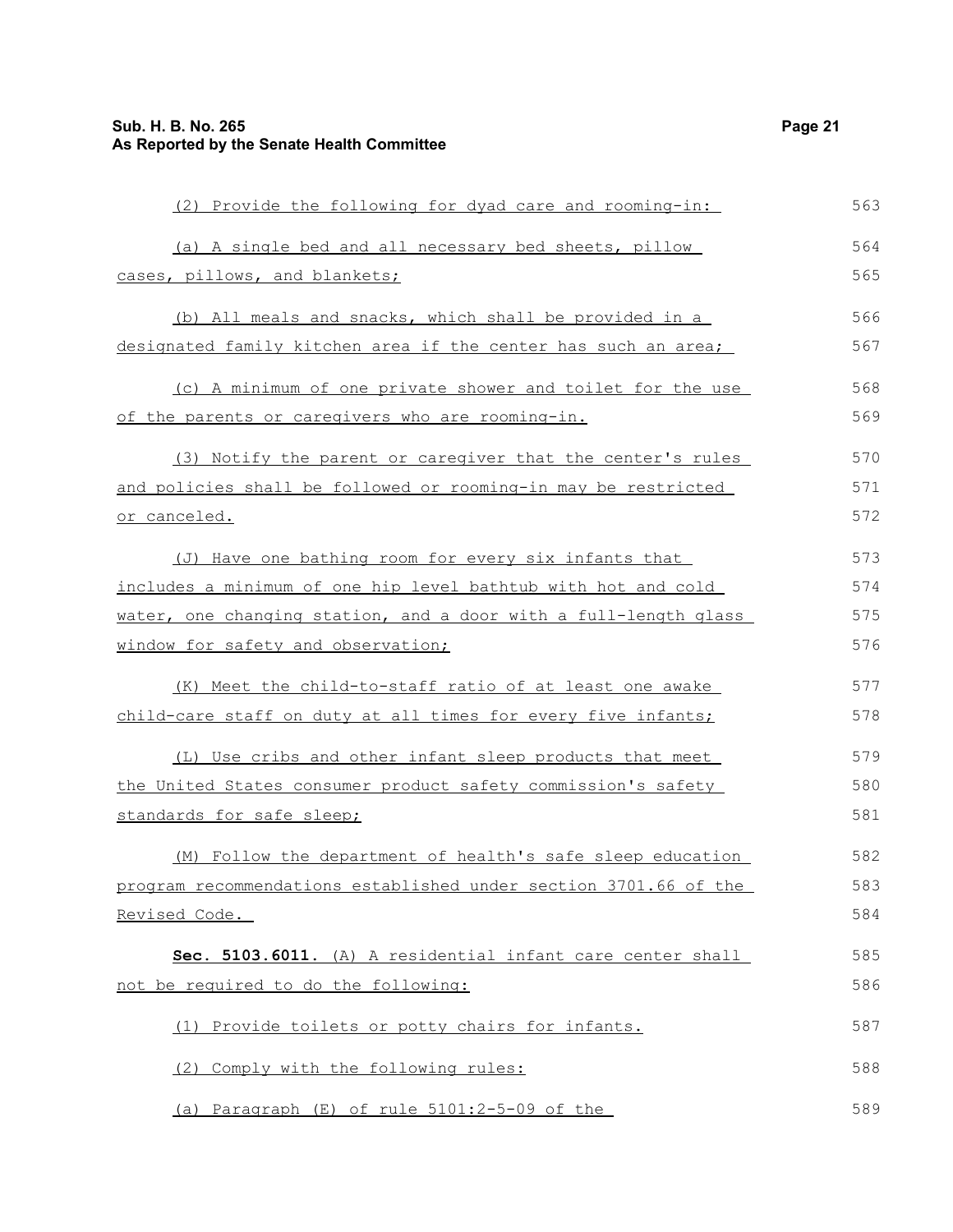## **Sub. H. B. No. 265 Page 22 As Reported by the Senate Health Committee**

| <u> Administrative Code.</u>                                                    | 590 |
|---------------------------------------------------------------------------------|-----|
| (b) Paragraphs (N) and (P) to (R) of rule $5101:2-9-03$ of                      | 591 |
| the Administrative Code.                                                        | 592 |
| (c) Rule 5101:2-9-19 of the Administrative Code.                                | 593 |
| (d) Paragraphs (A) to (H) of rule $5101:2-9-20$ of the                          | 594 |
| <u>Administrative Code.</u>                                                     | 595 |
| (e) Rules 5101:2-9-21 and 5101:2-9-22 of the                                    | 596 |
| <u>Administrative Code.</u>                                                     | 597 |
| (f) Paragraphs (D) to $(F)$ of rule $5101:2-9-26$ of the                        | 598 |
| <u> Administrative Code.</u>                                                    | 599 |
| (g) Paragraphs $(B)$ , $(D)$ , $(F)$ , $(G)$ , $(J)$ , $(K)$ , $(M)$ to $(Q)$ , | 600 |
| and (S) of rule 5101:2-9-28 of the Administrative Code.                         | 601 |
| (h) Rules 5101:2-9-29, 5101:2-9-38, and 5101:2-9-40 of the                      | 602 |
| <u>Administrative Code.</u>                                                     | 603 |
| (3) Require registered nurses and licensed professional                         | 604 |
| nurses employed by the center to comply with the requirements                   | 605 |
| under paragraph (M) (3) of rule 5101:2-9-02 and paragraphs (J) to               | 606 |
| (L) of rule 5101:2-9-03 of the Administrative Code.                             | 607 |
| (B) The provisions of this section do not apply on and                          | 608 |
| after the date the department of job and family services adopts                 | 609 |
| rules regarding certification under section 5103.6018 of the                    | 610 |
| <u>Revised Code.</u>                                                            | 611 |
| Sec. 5103.6012. A residential infant care center shall not                      | 612 |
| count volunteers or interns to meet child-to-staff ratios,                      | 613 |
| except for in emergency situations, including an extremely ill                  | 614 |
| staff member.                                                                   | 615 |
| Sec. 5103.6015. The department of job and family services                       | 616 |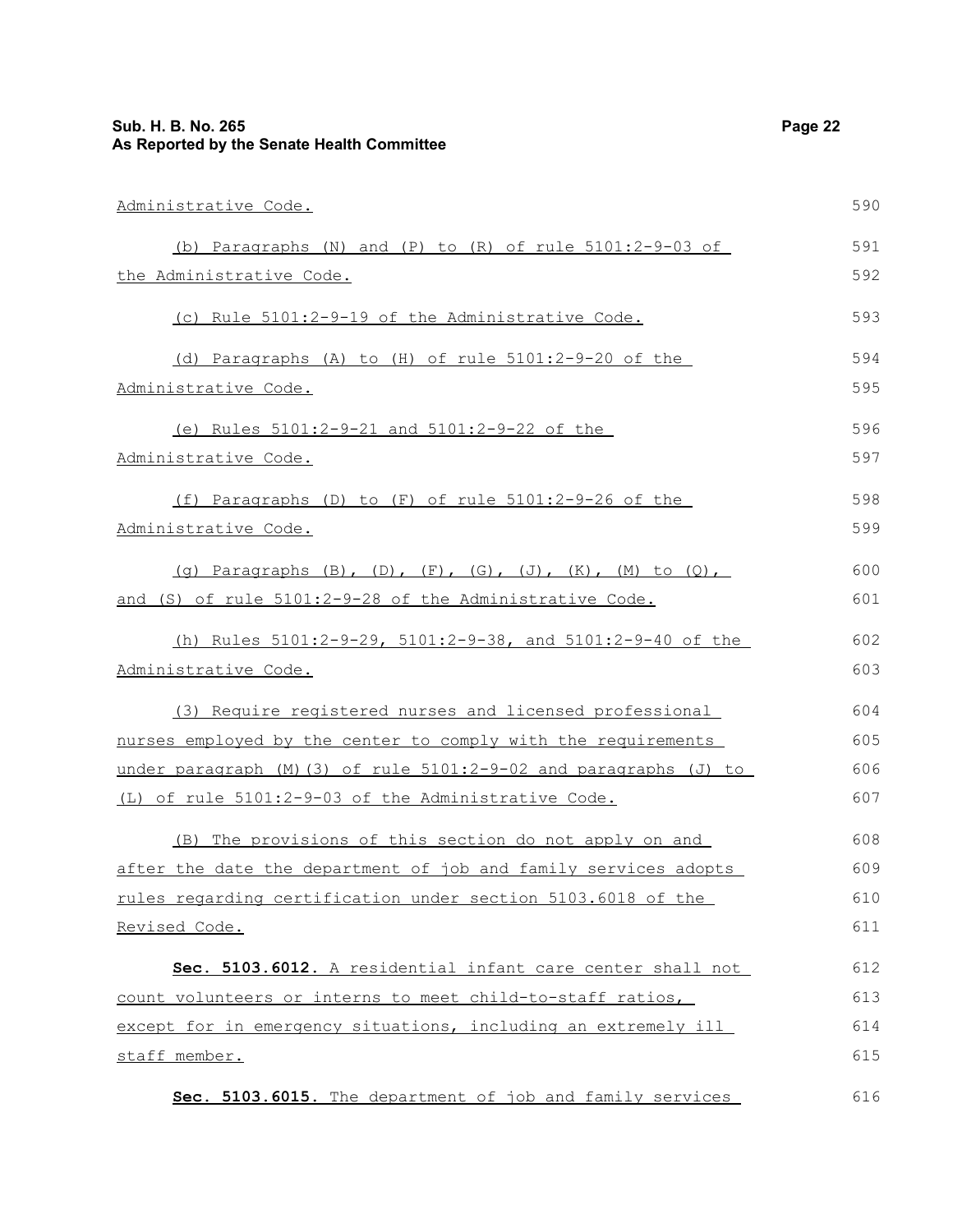| may apply to the United States secretary of health and human     | 617 |
|------------------------------------------------------------------|-----|
| services for a federal grant under the "Child Abuse Prevention   | 618 |
| and Treatment Act, " 42 U.S.C. 5116, and the "Family First       | 619 |
| Prevention Services Act," 42 U.S.C. 50711, 50723, and 50741 to   | 620 |
| assist residential infant care centers certified under section   | 621 |
| 5103.603 of the Revised Code in providing temporary residential  | 622 |
| and other care to infants.                                       | 623 |
| Sec. 5103.132-5103.6016. (A) As used in this section,            | 624 |
| "firearm" has the same meaning as in section 2923.11 of the      | 625 |
| Revised Code.                                                    | 626 |
| (B) A children's crisis care facility that has as its-           | 627 |
| primary purpose the provision of residential and other care to   | 628 |
| infants who are born drug exposed and-residential infant care    | 629 |
| center_that regularly maintains on its premises schedule II      | 630 |
| controlled substances, as defined in section 3719.01 of the      | 631 |
| Revised Code, may do both of the following:                      | 632 |
| (1) Maintain firearms at the facility;                           | 633 |
| (2) Permit security personnel to bear firearms while on          | 634 |
| the grounds of the facility.                                     | 635 |
| Sec. 5103.6017. The director of job and family services          | 636 |
| may suspend or revoke a residential infant care center's         | 637 |
| certificate pursuant to Chapter 119. of the Revised Code if the  | 638 |
| center violates or fails to comply with any of the requirements  | 639 |
| under sections 5103.608 to 5103.6012 of the Revised Code and, as | 640 |
| applicable, the rules adopted under section 5103.6018 of the     | 641 |
| Revised Code or division (H) of section 5103.13 of the Revised   | 642 |
| Code.                                                            | 643 |
| Sec. 5103.6018. The director of job and family services          | 644 |

shall adopt rules pursuant to Chapter 119. of the Revised Code 645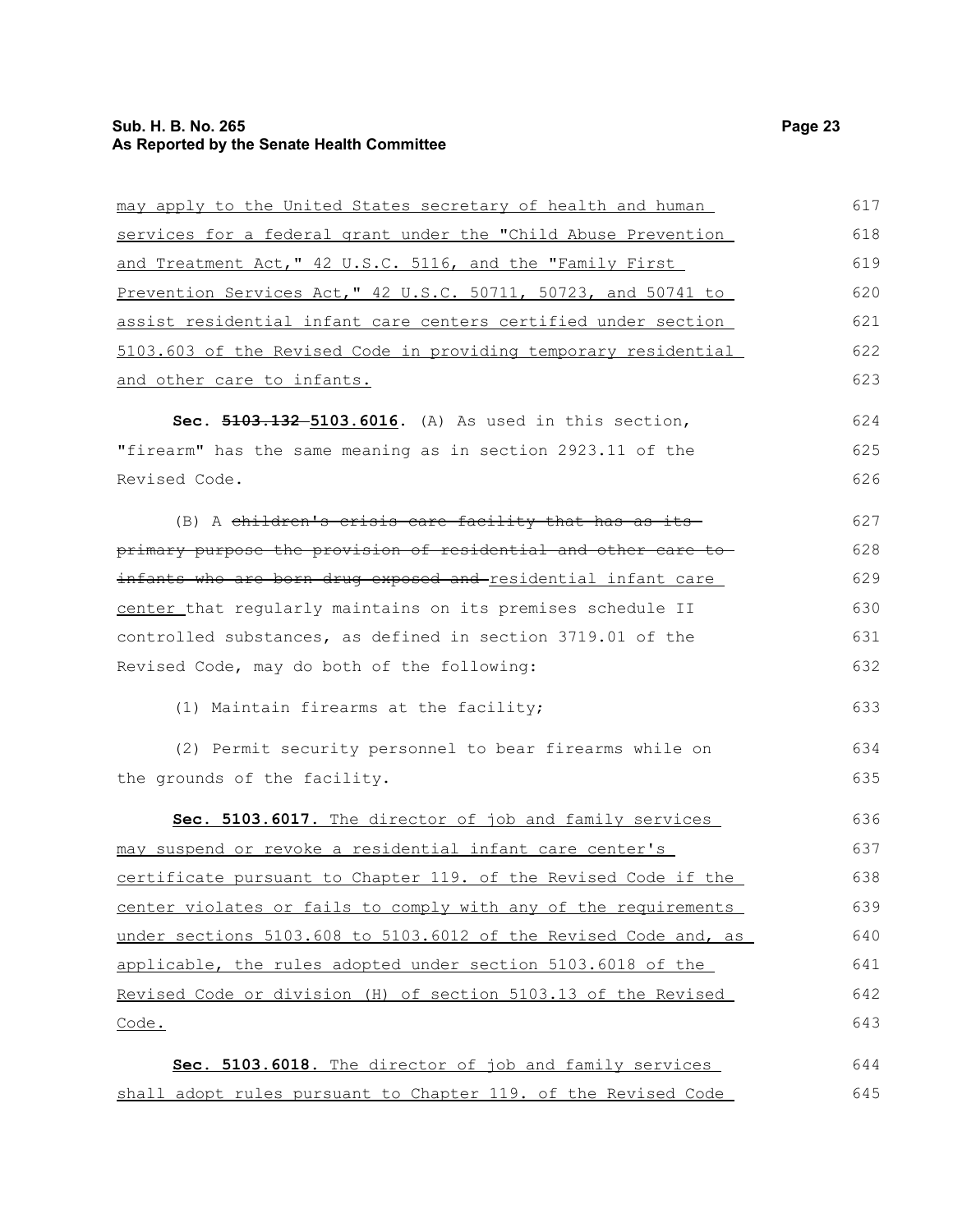| for the certification of residential infant care centers.        | 646 |
|------------------------------------------------------------------|-----|
| Sec. 5103.61. As used in sections 5103.61 to 5103.617 of         | 647 |
| the Revised Code, "family preservation center" means a certified | 648 |
| children's crisis care facility or residential infant care       | 649 |
| center that has as its primary purpose the preservation of       | 650 |
| families.                                                        | 651 |
| Sec. 5103.611. A person who holds an active license to           | 652 |
| operate a children's crisis care facility under section 5103.13  | 653 |
| of the Revised Code or a residential infant care center under    | 654 |
| section 5103.602 of the Revised Code may apply to the director   | 655 |
| of job and family services to obtain a certificate as a family   | 656 |
| preservation center under this section.                          | 657 |
| Sec. 5103.612. (A) The director of job and family services       | 658 |
| shall certify the person's family preservation center if the     | 659 |
| center complies with all of the requirements imposed under       | 660 |
| section 5103.614 of the Revised Code and all of the rules        | 661 |
| adopted under section 5103.617 of the Revised Code.              | 662 |
| (B) The director shall not issue a waiver to a person of         | 663 |
| compliance with any of the requirements imposed under this       | 664 |
| section or any of the rules adopted under section 5103.617 of    | 665 |
| the Revised Code.                                                | 666 |
| Sec. 5103.614. A certified family preservation center            | 667 |
| shall do the following:                                          | 668 |
| (A) Obtain and maintain accreditation under the commission       | 669 |
| on accreditation of rehabilitation facilities, the joint         | 670 |
| commission on accreditation of healthcare organizations, or the  | 671 |
| council on accreditation for children and family services;       | 672 |
| (B) Obtain and maintain certification by the Ohio                | 673 |
| department of mental health and addiction services;              | 674 |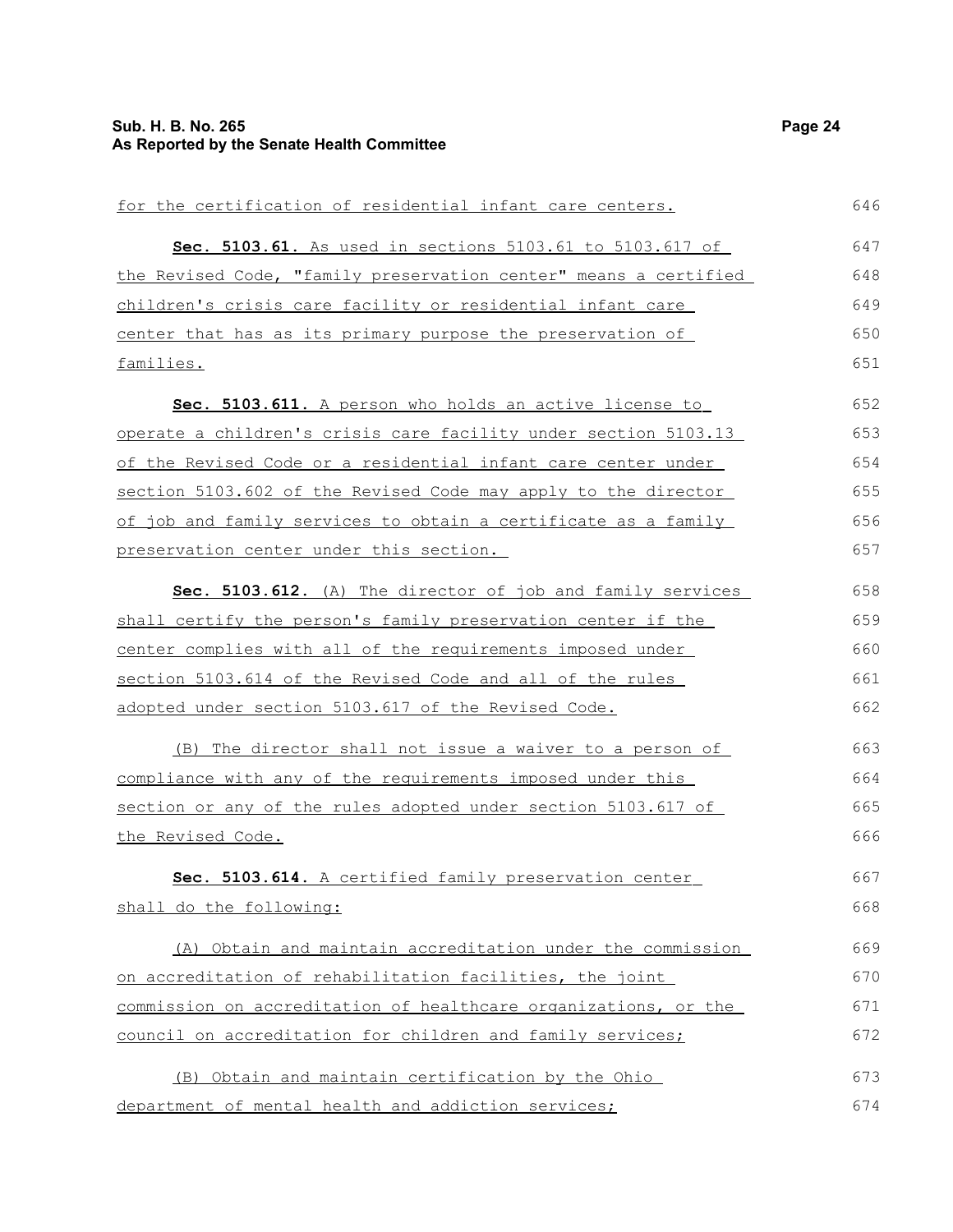| (C) Provide family preservation programs informed by             | 675 |
|------------------------------------------------------------------|-----|
| evidence-based or promising practices, including all of the      | 676 |
| following:                                                       | 677 |
| (1) Family case management;                                      | 678 |
| (2) Service referral and linkage;                                | 679 |
| (3) Parent education;                                            | 680 |
| (4) Trauma screening and healing-centered interventions.         | 681 |
| Sec. 5103.615. The director of job and family services may       | 682 |
| suspend or revoke a family preservation center's certificate     | 683 |
| pursuant to Chapter 119. of the Revised Code if the center       | 684 |
| violates or fails to comply with section 5103.614 of the Revised | 685 |
| Code or any of the rules adopted under section 5103.617 of the   | 686 |
| Revised Code.                                                    | 687 |
| Sec. 5103.617. Not later than ninety days after the              | 688 |
| effective date of this section, the director of job and family   | 689 |
| services shall adopt rules pursuant to Chapter 119. of the       | 690 |
| Revised Code for the certification of family preservation        | 691 |
| centers.                                                         | 692 |
| Sec. 5321.03. (A) Notwithstanding section 5321.02 of the         | 693 |
| Revised Code, a landlord may bring an action under Chapter 1923. | 694 |
| of the Revised Code for possession of the premises if:           | 695 |
| (1) The tenant is in default in the payment of rent;             | 696 |
|                                                                  |     |
| (2) The violation of the applicable building, housing,           | 697 |
| health, or safety code that the tenant complained of was         | 698 |
| primarily caused by any act or lack of reasonable care by the    | 699 |
| tenant, or by any other person in the tenant's household, or by  | 700 |
| anyone on the premises with the consent of the tenant;           | 701 |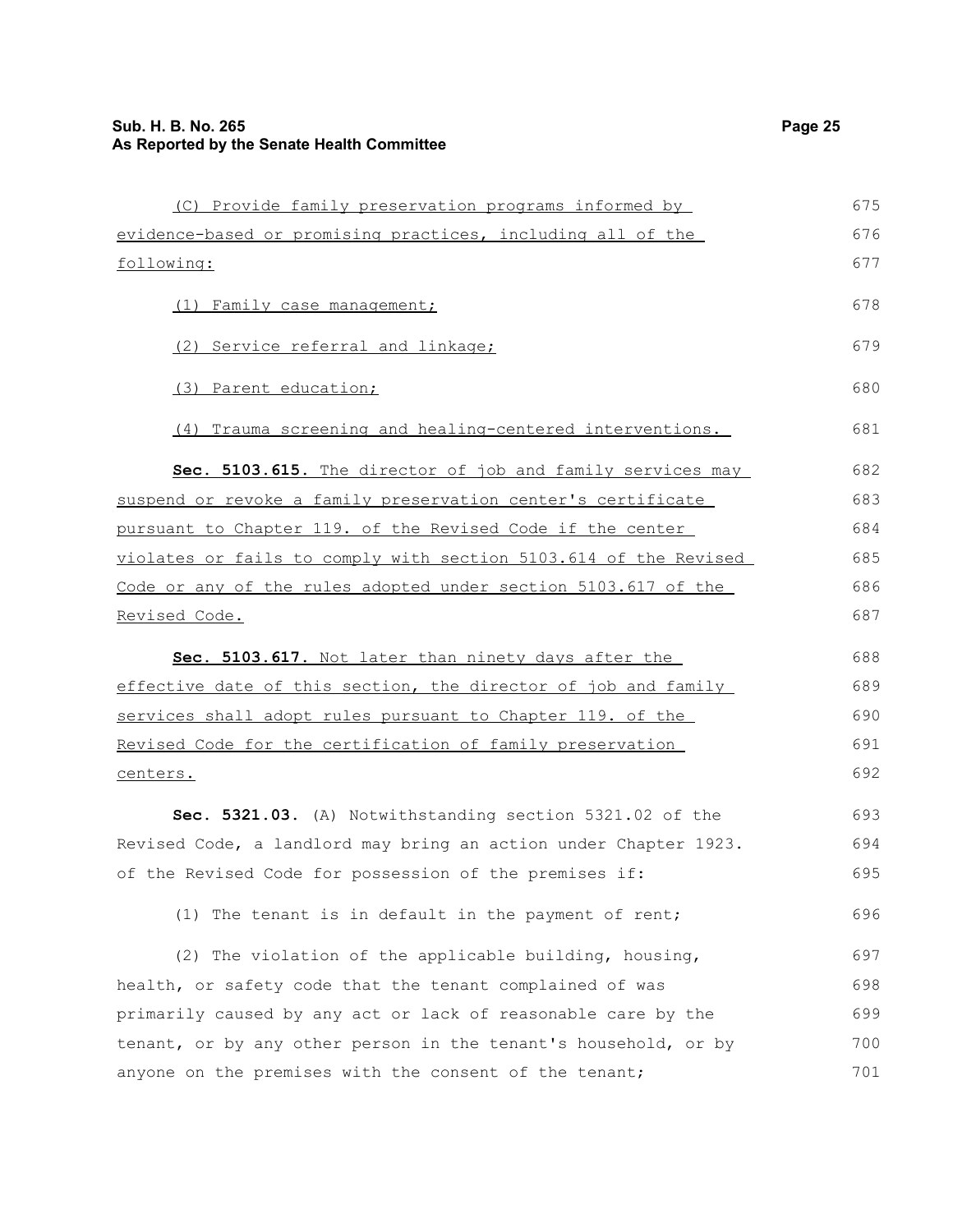### **Sub. H. B. No. 265 Page 26 As Reported by the Senate Health Committee**

(3) Compliance with the applicable building, housing, health, or safety code would require alteration, remodeling, or demolition of the premises which would effectively deprive the tenant of the use of the dwelling unit; 702 703 704 705

```
(4) A tenant is holding over the tenant's term.
```
(5) The residential premises are located within one thousand feet of any school premises-or, preschool or child daycare center premises, children's crisis care facility premises, or residential infant care center premises, and both of the following apply regarding the tenant or other occupant who resides in or occupies the premises: 707 708 709 710 711 712

(a) The tenant's or other occupant's name appears on the state registry of sex offenders and child-victim offenders maintained under section 2950.13 of the Revised Code. 713 714 715

(b) The state registry of sex offenders and child-victim offenders indicates that the tenant or other occupant was convicted of or pleaded guilty to a sexually oriented offense or a child-victim oriented offense in a criminal prosecution and was not sentenced to a serious youthful offender dispositional sentence for that offense. 716 717 718 719 720 721

(B) The maintenance of an action by the landlord under this section does not prevent the tenant from recovering damages for any violation by the landlord of the rental agreement or of section 5321.04 of the Revised Code. 722 723 724 725

(C) This section does not apply to a dwelling unit occupied by a student tenant. 726 727

(D) As used in this section, "children's crisis care facility premises" and "residential infant care center premises" have the same meanings as in section 2950.034 of the Revised 728 729 730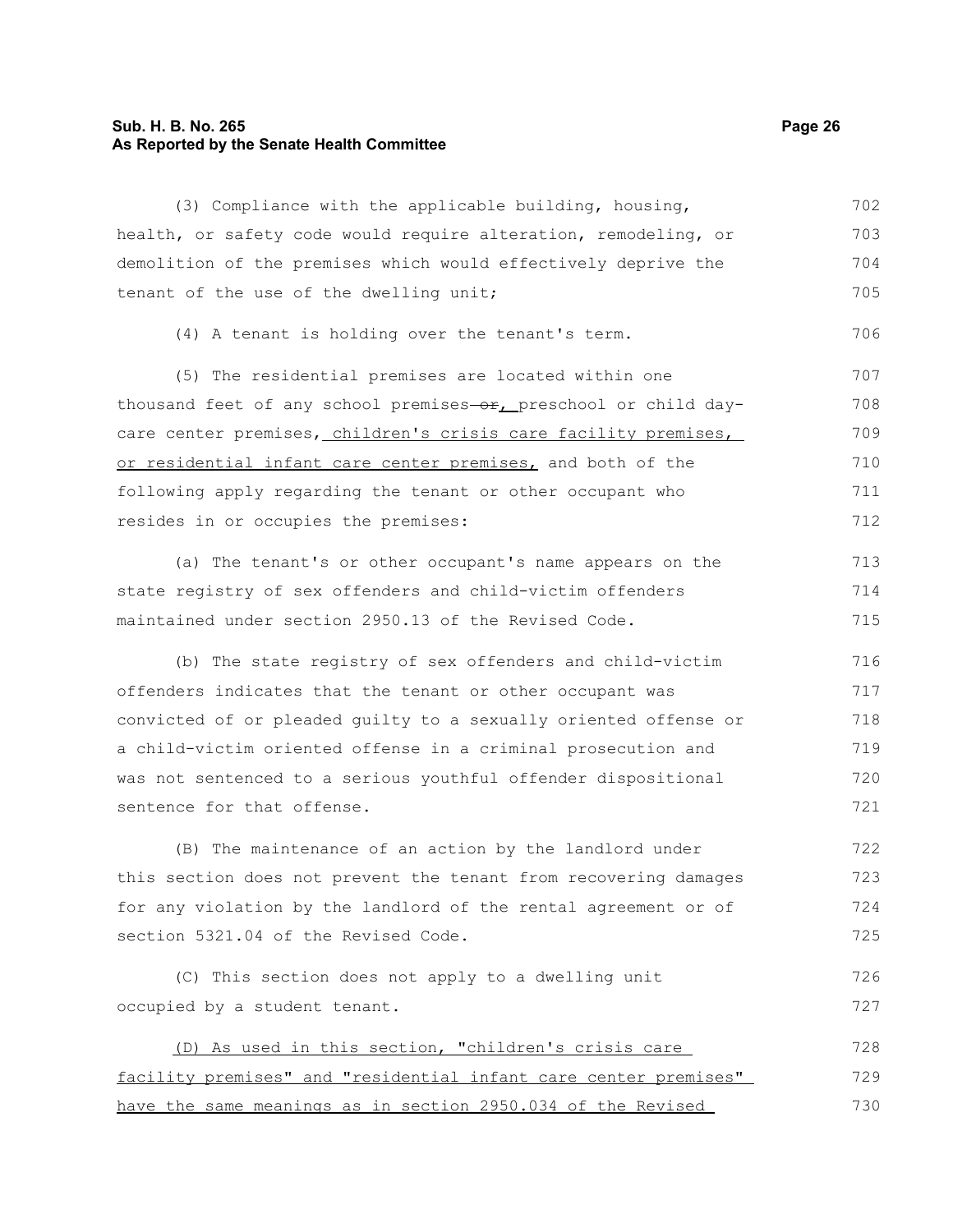### **Sub. H. B. No. 265 Page 27 As Reported by the Senate Health Committee**

#### Code.

**Sec. 5321.051.** (A)(1) No tenant of any residential premises located within one thousand feet of any school premises or, preschool or child day-care center premises, children's crisis care facility premises, or residential infant care center premises shall allow any person to occupy those residential premises if both of the following apply regarding the person: 732 733 734 735 736 737

(a) The person's name appears on the state registry of sex offenders and child-victim offenders maintained under section 2950.13 of the Revised Code. 738 739 740

(b) The state registry of sex offenders and child-victim offenders indicates that the person was convicted of or pleaded guilty to either a sexually oriented offense that is not a registration-exempt sexually oriented offense or a child-victim oriented offense in a criminal prosecution and was not sentenced to a serious youthful offender dispositional sentence for that offense. 741 742 743 744 745 746 747

(2) If a tenant allows occupancy in violation of this section or a person establishes a residence or occupies residential premises in violation of section 2950.034 of the Revised Code, the landlord for the residential premises that are the subject of the rental agreement or other tenancy may terminate the rental agreement or other tenancy of the tenant and all other occupants. 748 749 750 751 752 753 754

(B) If a landlord is authorized to terminate a rental agreement or other tenancy pursuant to division (A) of this section but does not so terminate the rental agreement or other tenancy, the landlord is not liable in a tort or other civil action in damages for any injury, death, or loss to person or 755 756 757 758 759